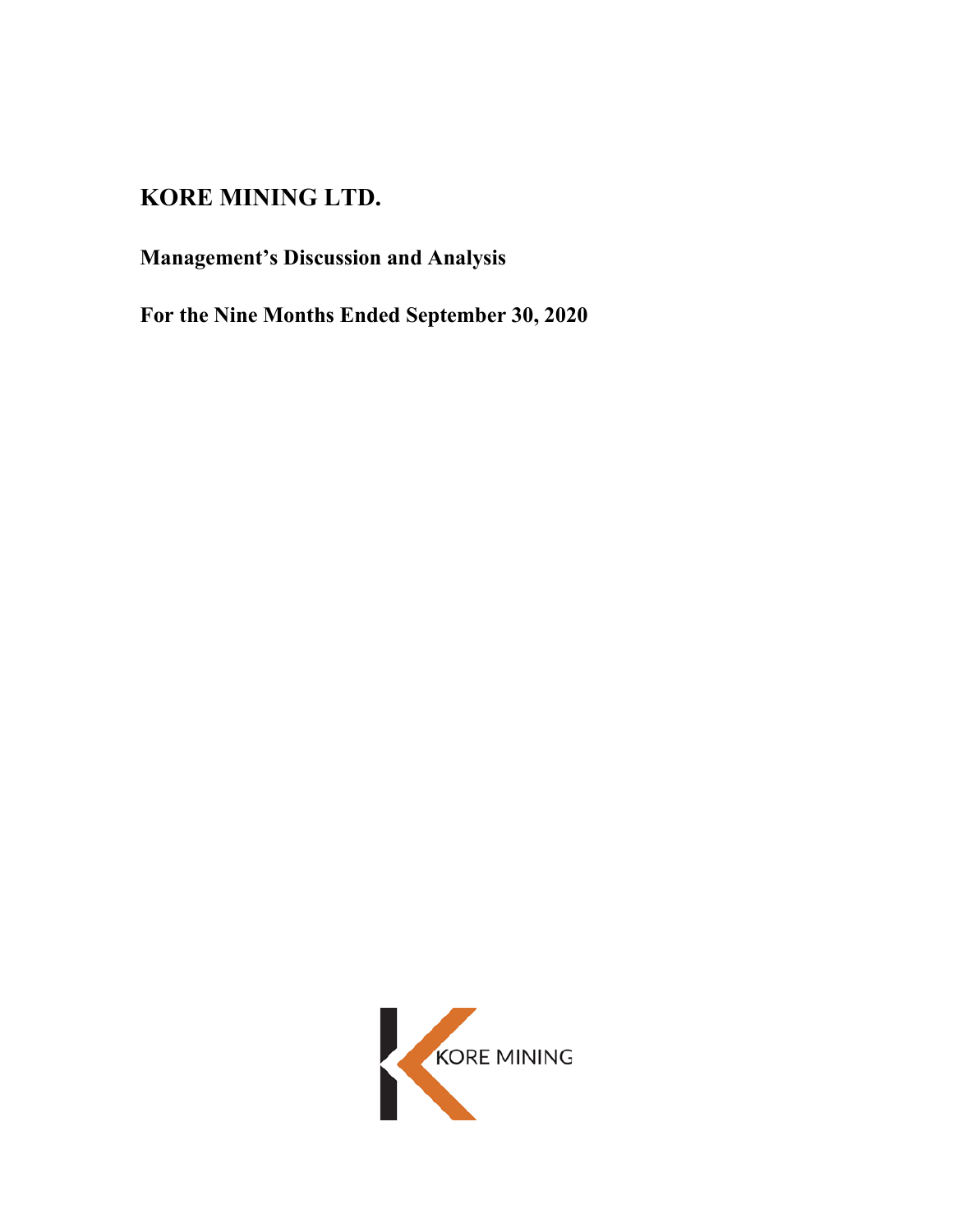The following Management's Discussion and Analysis ("MD&A"), prepared as of November 19, 2020, should be read together with the unaudited condensed interim consolidated financial statements of KORE Mining Ltd. ("KORE Mining" or the "Company") for the nine month period ended September 30, 2020 and annual audited consolidated financial statements for the year ended December 31, 2019, and related notes thereto. The annual consolidated financial statements are prepared in accordance with International Financial Reporting Standards ("IFRS"). The condensed interim consolidated financial statements are prepared in accordance with IFRS applicable to interim financial reporting. All amounts are stated in Canadian dollars unless otherwise indicated. The reader should be aware that historical results are not necessarily indicative of future performance.

This MD&A contains "forward-looking statements" and "forward-looking information" within the meaning of applicable Canadian securities laws. See the section in this MD&A titled "Cautionary Language regarding Forward-Looking Information" for further details. In addition, this MD&A has been prepared in accordance with the requirements of Canadian securities laws, which differ in certain material respects from the disclosure requirements of United States securities laws, particularly with respect to the disclosure of mineral reserves and mineral resources. See the section of this MD&A titled "Cautionary Note to U.S. Investors Regarding Mineral Resource Estimates" for further details.

# **Corporate Summary - Nature of Operations**

The Company's business is the acquisition, exploration and development of North American gold projects. The Company currently owns 100% of four gold projects in California and British Columbia. All four projects have gold resources or gold discoveries with an aggregate gold resource base of 2.5 million ounces in the measured and indicated categories and 2.4 million ounces in the inferred categories (see "*NI 43-101 Resource Summary*" below for further details). KORE is investing in both exploration and development to unlock value for shareholders. KORE is supported by strategic investor Eric Sprott, who owns 26% of the basic shares outstanding. Management and the Board are aligned with shareholders owning a further 38%.

The Company's most advanced gold project, the Imperial project in Imperial County California ("Imperial" or "Imperial Project"), is being prepared for mine development permitting and the surrounding Mesquite-Picacho District claim block is being explored for new discoveries. Imperial is ideally located in Imperial County California, with access to labour and infrastructure associated with the operating Mesquite gold mine, located 9 miles away. KORE delivered a positive preliminary economic assessment for a simple, open pit heap leach mine at ("Imperial PEA") published in May 2020 on its Imperial Project with a net present value ("NPV") at 5% of US\$343 million and internal rate of return ("IRR") of 44% at US\$1,450 per ounce gold (see "*Imperial PEA Summary*" for further details). KORE is actively exploring the Mesquite-Picacho District and continues to advance Imperial permitting.

KORE also owns three exploration stage projects:

- 1) Long Valley Mono County, California shallow oxide gold resource open for expansion at surface in oxides and at depth in sulphides. KORE is using geophysics and other modern exploration techniques to target drilling planned for the first half of 2021, subject to permitting. In September 2020, KORE delivered a positive preliminary economic assessment for a simple, open pit heap leach mine at Long Valley ("Long Valley PEA") that showed a net present value ("NPV") at 5% of US\$273 million and internal rate of return ("IRR") of 48% at US\$1,450 per ounce gold (see "*Long Valley PEA Summary*" for further details).
- 2) Gold Creek Cariboo Region, British Columbia KORE, through land acquisition and staking in July 2020, controls 1,000 km2 of claims, making it the dominant land holder in the Cariboo Gold District with Osisko Gold Royalties controlling the north of the District. Within the District is FG Gold (see following) and Gold Creek. Gold Creek is an orogenic gold discovery near the Spanish Mountain gold project and the Mount Polley copper-gold mine. KORE announced in October 2020 that it was drilling 2,000 metres at Gold Creek to grow known gold mineralization.
- 3) FG Gold Cariboo Region, British Columbia FG Gold is the most advanced project in the South Cariboo Gold District hosting a shallow orogenic gold resource that is open at depth and on-strike for growth. KORE completed a 5,700 metre drill program in October 2020 to upgrade the resource through defining the structural controls of high grade mineralization and to expand known mineralization with new discoveries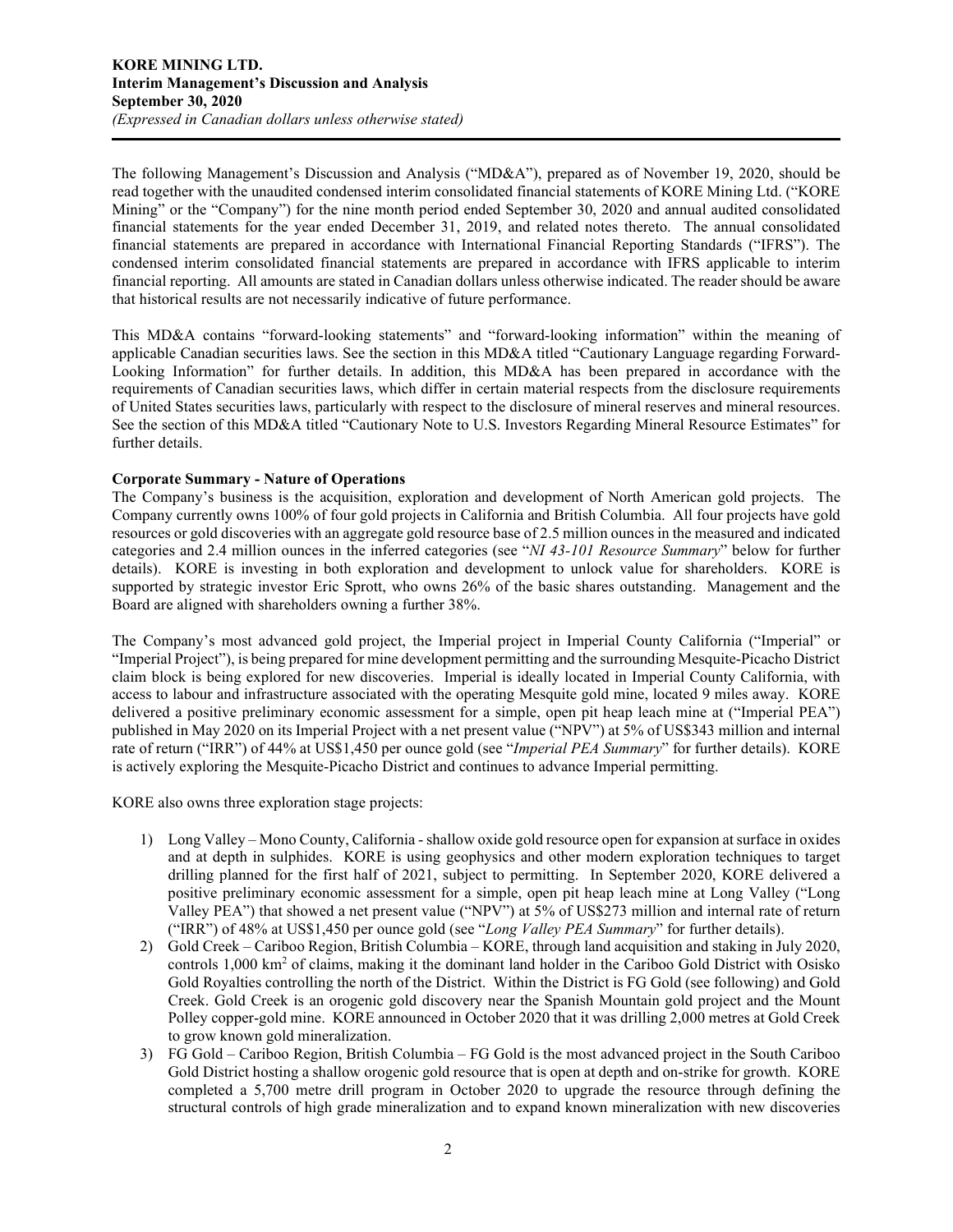downdip. As of the date of this MD&A, 14 of 15 drill hold results are pending. The project hosts a 20 km trend of target rock mass that is underexplored on-strike to further grow the project with future exploration.

The Company's head office is located at 960 – 1055 West Hastings Street, Vancouver, BC V6E 2E9.

The Company's common shares are listed for trading on the TSX Venture Exchange ("TSX-V") as a Tier 2 issuer under the symbol "KORE" in Canada and also trades in the United States on the OTCQX under the stock symbol "KOREF" and on the Frankfurt Stock Exchange under the symbol "EUSA".

# **2020 Q3 Highlights**

During the three months ended September 31, 2020, the Company accomplished the following:

- Accelerated warrant expiry date for approximately 1.4 million warrants bringing in approximately \$1.6 million in cash.
- Closed the private placement announced in June 2020 raising gross proceeds of \$7,500,000 from the issuance of 6,000,000 units and 1,000,000 flow though units. Mr. Eric Sprott, (through 2176423 Ontario Ltd) subscribed to all units and is the ultimate beneficiary of the flow through units.
- Moved from the OTCQB to the OTCQX effective August 14, 2020 deepening the Company's ability to reach and develop its US investor base.
- Expanded the FG drill program with 5,000 metres of drilling to test strike and announced further assay results from FG drilling, including 11 metres of 10.0 g/t gold on drill hole FG-20-373 (see *FG Project, British Columbia, Canada* for further details).
- Completed staking and land deals to take dominant position in the southern half of the Cariboo Gold District of British Columbia with Osisko Gold Royalties Ltd's (TSX:OR) Cariboo Gold Project controlling the northern half. The total land position will be referred to as the "South Cariboo Gold District". The South Cariboo Gold District includes the FG Gold and Gold Creek exploration projects.
- Appointed Mr. Michael Tucker as VP Exploration. Mr. Tucker is the former exploration manager for Balmoral Resources, which was recently acquired by Wallbridge Mining Company (TSX: WM). KORE is also pleased to announce two appointments to our US based development team responsible for permitting the Imperial gold project.
- Announced positive results for the Preliminary Economic Assessment ("Long Valley PEA") for the Company's 100% owned Long Valley oxide gold deposit. The Long Valley PEA yielded an after tax NPV 5% of US\$ 273M with IRR of 48% using US \$1,600 per ounce gold.

Subsequent to September 30, 2020, the Company accomplished the following:

- Completed the 15 hole, 5,746 metre drill program at the FG Gold project. The Program discovered multiple new quartz vein systems with numerous encounters of visible gold, that have the potential to expand the mineralized footprint both at depth and along strike.
- Extended its 2020 BC drilling campaign by 2,000 metres ("m") with 10 additional holes planned at Gold Creek through the remainder of 2020.
- Filed the NI43-101 Technical Report for the positive Long Valley PEA.
- Announced drill results of hole FG-20-377 which intercepted 31.3 metres of 3.2 grams/ton ("g/t") gold, including 14.3 metres of 6.4 g/t gold, starting at 369 metres downhole in the Lower Zone of the FG Gold Project in the Cariboo Region of BC. The hole opens the potential for underground mining at FG Gold with 3.6 kilometres of mineralized strike to explore.

# **2020 Outlook**

The Company's focus for the balance of 2020 is the re-start of permitting of the Imperial Project, using the mine plan developed for the Company's Imperial PEA published in May 2020. The Company is also investing in drill permitting and prospecting of Imperial's Mesquite-Picacho District, Long Valley expansion drill permitting, delivering assays for completed FG drilling, and 2,000 metres of Gold Creek exploration drilling. Drilling at Gold Creek is planned to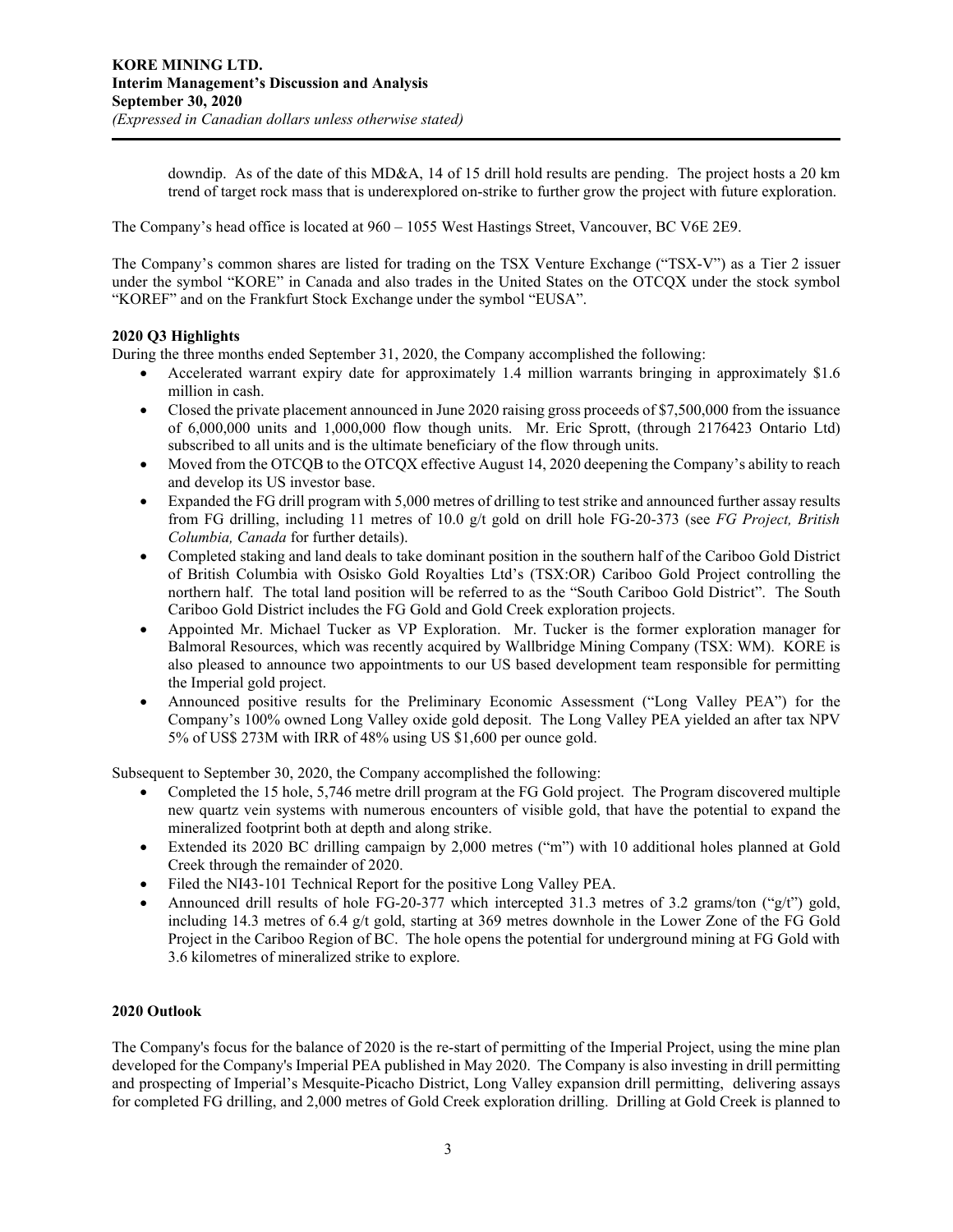continue through late Q4 2020, and drilling will commence as soon as permitting allows at both the Long Valley and Imperial district projects, likely in H1 2021.

# *Imperial Gold Project, , USA*

## *Work Program Summary*

The Company has been actively expanding its footprint in Imperial County, and has hired permanent staff, including a Manager of Communications and a Manager of Environmental and Regulatory Affairs. The Company has also secured office and warehouse space in Imperial City, California that will be suitable for supporting both our ongoing permitting and exploration activities.

The Company continues to advance mine permitting efforts and several consultants have been engaged to evaluate existing baseline studies and identify areas where more studies will be required. On the engineering and development work, Kappes Cassiday and Associates has been hired to advance heap leach and mine engineering to ensure a robust Plan of Operations suitable for submitting to the BLM. The team has recently shifted strategy to start environmental baseline studies and submit the Plan of Operations for mining after drill permitting is complete.

Hydrogeological studies have been restarted at the project and the results show very little change in the groundwater since the previous work which dates back to the early 2000's.

The Company is engaging with the BLM to permit a drilling program that will include targets immediately east of the Mesquite Gold Mine (owned by Equinox Gold), targets immediately west of the Imperial Project as well as targets within the original Imperial Project. The targets within the Imperial Project are aimed at adding new ounces, improving geologic understanding and delivering samples for metallurgical and geotechnical testing.

Additional exploration drill targets are being generated from a geophysical survey completed earlier in 2020 on the claims west of the project. Surface geochemistry and geological mapping are ongoing across the exploration claims with results expected in late 2020 or early 2021.

# *Long Valley, California, USA*

## *Work Program Summary*

In January and March 2020, KORE announced results from exploration programs at Long Valley that defined a new exploration strategy for both oxides and sulphides. The drill chip re-logging, geophysics, mapping and field sampling generated data-driven, high priority oxide gold drill targets and defined clear targets for drilling sulphide "feeder" structures.

In August and September KORE completed a positive Preliminary Economic Assessment for the Long Valley oxide gold deposit showing a US\$ 273M NPV 5% with an IRR of 48% at US\$1,600 per ounce gold. The project design was a simple open pit heap leach with crushing and agglomeration ahead of heap leach stacking. The project is fully compliant with California's stringent environmental laws including backfilling the open pit and returning the site to near original topography.

KORE plans to drill the highest priority oxide and sulphide targets in H1 2021 subject to financing and permitting from the US Forest Service. Drill program permitting was delayed in part due to a challenging fire season and COVID-19 related impacts to USFS staff availability.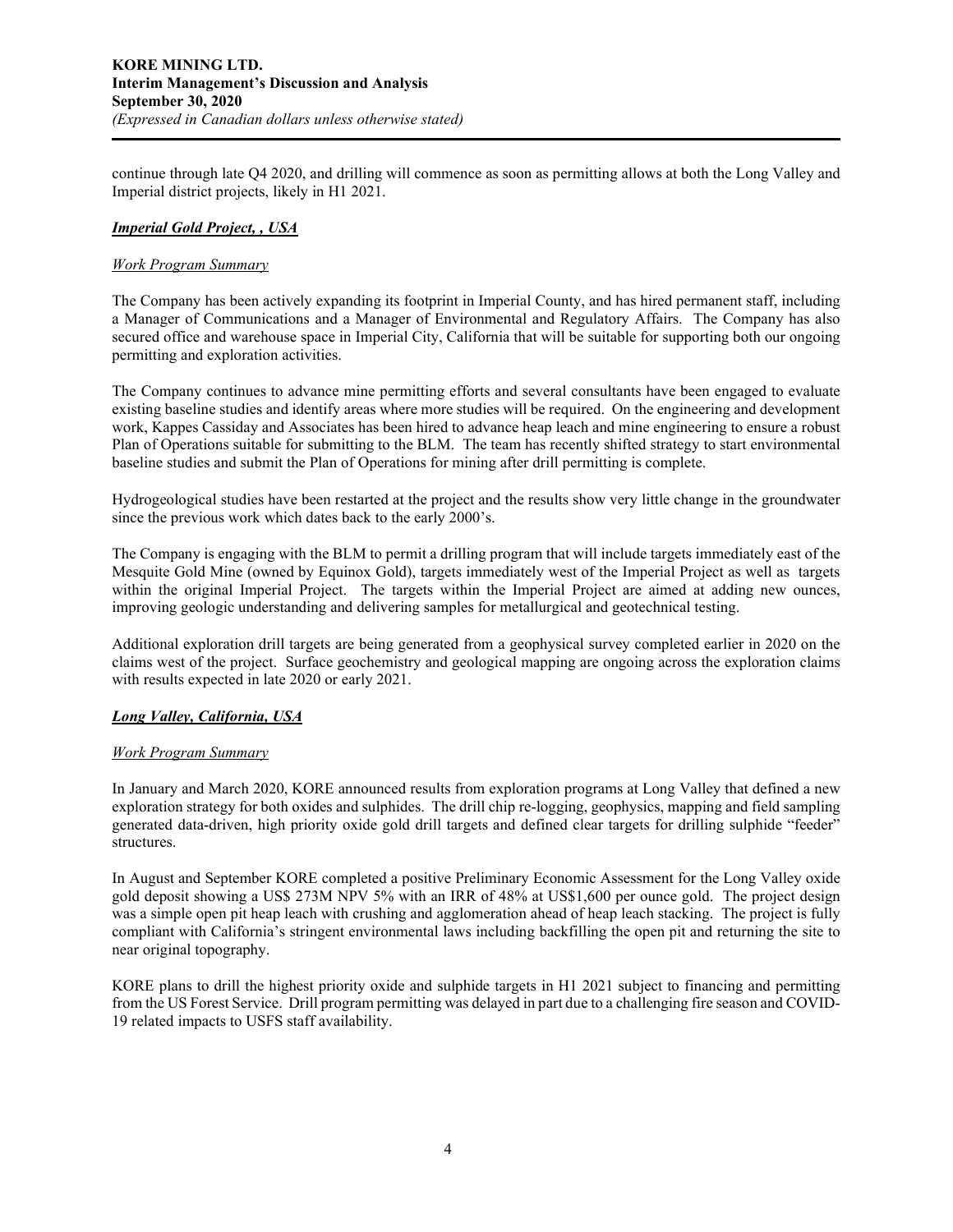# *FG Project, British Columbia, Canada*

## *Work Program Summary*

KORE drilled 8 holes in a successful drill program from March through April 2020, testing a new exploration strategy for FG Gold. The program generated higher-grade intercepts than historic drilling, discovered a new lower zone ("Lower Zone") below known mineralization and provided further definition of structural controls for higher-grade mineralization. Some program highlights follow:

- 10 metres of 3.9 g/t gold starting at 237 metres in FG-20-369 including 1.0 metre of 33.9 g/t at 239.0 metres (Lower Zone discovery)
- 32.0 metres of 3.0 g/t gold starting at 22.0 metres in FG-20-369 (Upper Zone)
- 11 metres of 10.0 g/t gold at 44.0 metres in drill hole FG-20-373 (Upper Zone)

In June 2020, KORE recommenced drilling with the continued objective to define and delineate structural controls on existing higher-grade gold mineralization and target new discoveries at depth and on-strike. The Company subsequently completed 15 holes for 5,746 metres. Assays are pending for 14 of 15 holes as of the date of this MD&A.

Hole FG-20-377 generated a major 215 metre step-out downdip from the Lower Zone discovery hole FG-20-369 and an extension to the Upper Zone mineralization. Results included the following highlights:

- 31.3 metres of 3.2  $g/t$  gold at 369 metres downhole including:
- $\bullet$  14.3 metres of 6.4 g/t gold at 386 metres downhole including:
- 1.0 metres of 61.2 g/t gold at 387 metres downhole
- 5.8 metres of 4.2 g/t gold at 394 metres downhole

The Company started a soils program to delineate drill targets on the south-eastern limb and hinge of the 20-km trend on the FG Gold property. The program was halted due to early snow fall and will recommence after spring melt in 2021.

#### *Gold Creek, British Columbia, Canada*

## *Work Program Summary*

At Gold Creek, KORE plans to build on Camp Zone discovery (2018/2019 drilling) with additional drilling to expand the discovery. In a subsequent event, the Company announced an extension to the 2020 drill program targeting 10 holes for a total of 2,000 metres. Drilling is expected to continue through mid-December 2020.

The Company has not planned 2020 prospecting or follow up work on the other gold projects on 1,000 km square claims making up the South Cariboo Gold District. This is a future opportunity for the Company.

In addition to the exploration at these Properties, the Company may evaluate other prospects worthy of exploration and development. The ability of the Company to do so is contingent upon its ongoing ability to raise the capital necessary to advance such prospects.

# **Managing COVID-19**

In March 2020 the World Health Organization declared coronavirus COVID-19 a global pandemic. This contagious disease outbreak, which has continued to spread, and any related adverse public health developments, has adversely affected workforces, economies, and financial markets globally, potentially leading to an economic downturn.

The Company continues to operate as effectively as possible while mitigating the risk of exposure to employees, suppliers and local communities. The Company is respecting the guidelines of local, state and federal governments at each project. In Q3 2020, the Company donated 100 COVID-19 test kits to the Quechan Tribe of Yuma AZ recognizing a need in a local community.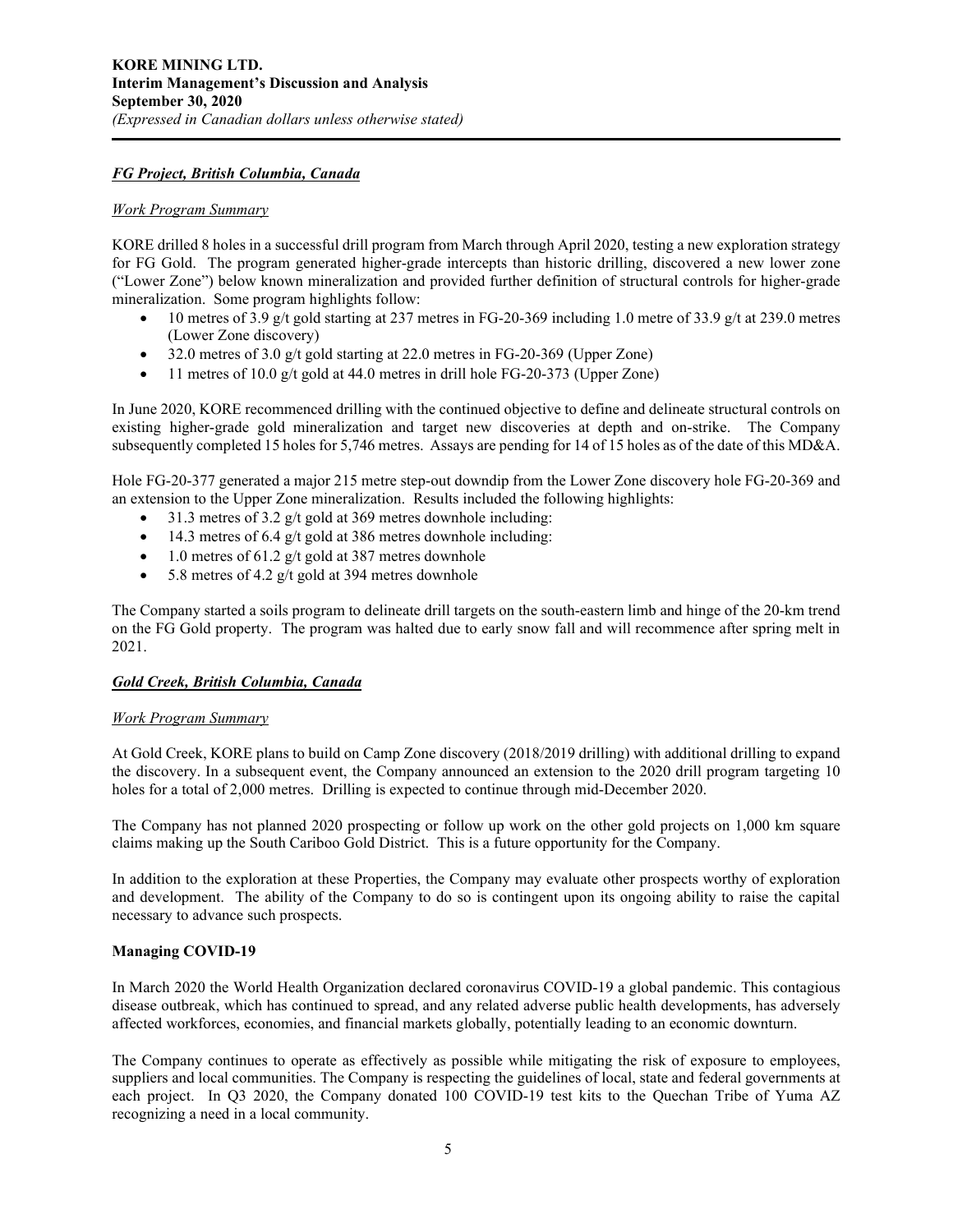All of our projects have experienced some impact from COVID-19. All our projects, and notably Imperial and Long Valley, rely on service providers and government agencies, many of which have been impacted by COVID-19. The Company has seen delays in drill permit processing for both Long Valley and Imperial, in part due to COVID-19. COVID-19 has also slowed down efforts to engage and build stakeholder relationships at our Imperial project. It is not possible for the Company to predict the duration or magnitude of the adverse results of the outbreak and its effects on the Company's business or ability to raise funds.

*Marc Leduc, P.Eng, is the Company's designated Qualified Person for this MD&A within the meaning of National Instrument 43-101 and has reviewed and approved the technical information described herein.*

# *Project Summaries*

# *Imperial Gold Project, California, USA*

Imperial is located in Imperial County, southeastern California 26 miles northwest of the city of Yuma, Arizona, and 45 miles east-northeast of El Centro, California. The operating Mesquite Mine and the closed Picacho Mine are located roughly 10 miles to the west and east, respectively, and the closed American Girl Mine is about 8 miles south of the property.

Imperial consisted of 370 lode claims, 281 mill-site claims and 3 placer claims for a total of 654 claims covering a total area of approximately 5,721 acres. In September 2019, the Company staked the Mesquite-Picacho District consisting of 1,005 new claims covering approximately 20,411 acres bringing the Company's total in the region to 26,132 acres. The claims were staked to capture the entire gold trend that connects Equinox's operating Mesquite mine to Imperial and then continuing onto the now closed Picacho mine. The trend is underexplored and has the potential to host additional gold deposits.

The claims are administered by the U.S. Bureau of Land Management ("BLM") on federally owned lands. The unpatented mining claims (new and historic) are all in good standing with all holding fees paid for the current year. The claims will remain in effect for as long as the claim holding fees are paid to both the U.S. government and the county. The claims must also be maintained by ensuring that the claim posts and location notices are properly upright and visible.

#### *Imperial PEA Summary*

In April 2020, the Company announced the results of its Imperial PEA on the Imperial project – see the April 6, 2020 news release; and published the full technical report in May 2020 – see the Company's website for full information and disclaimers. The Imperial PEA, with an effective date of April 6, 2020 and filed on May 19, 2020, was prepared in accordance with National Instrument 43-101 ("**NI 43-101**") by Global Resource Engineering (Denver) ("GRE") - Terre Lane, RMSME MMSAQP, Todd Harvey, PhD, RMSME and Glen Cole, P.Geo of SRK with support of Geo-Logic Associates - Monte Christie, GE PE. The team was led by Marc Leduc, P.Eng. the COO of KORE Mining.

The Imperial PEA scopes an open pit mine with run-of-mine heap leach processing of the 100% oxide mineralization. The Project benefits from nearby skilled labour, major highways and power infrastructure in place for the Mesquite Mine (Equinox  $-$  TSX:EQX) which is a similar scale open pit-heap leach gold mine nine miles to the east. The mine plan is sequenced in the Imperial PEA to be in full compliance with California's stringent reclamation requirements including backfilling of the open pits.

Note that a PEA is preliminary in nature, includes inferred mineral resources that are considered too speculative geologically to have the economic considerations applied to them that would enable them to be categorized as mineral reserves, and there is no certainty that the Imperial PEA will be realized. Mineral resources that are not mineral reserves do not have demonstrated economic viability. This Imperial PEA is a conceptual study, and the disclosure in this MD&A contains forward-looking information about potential future results and events. Please refer to the cautionary statements in the footnotes below and the Cautionary Statements located at the end of this news release, which include associated assumptions, risks, uncertainties and other factors.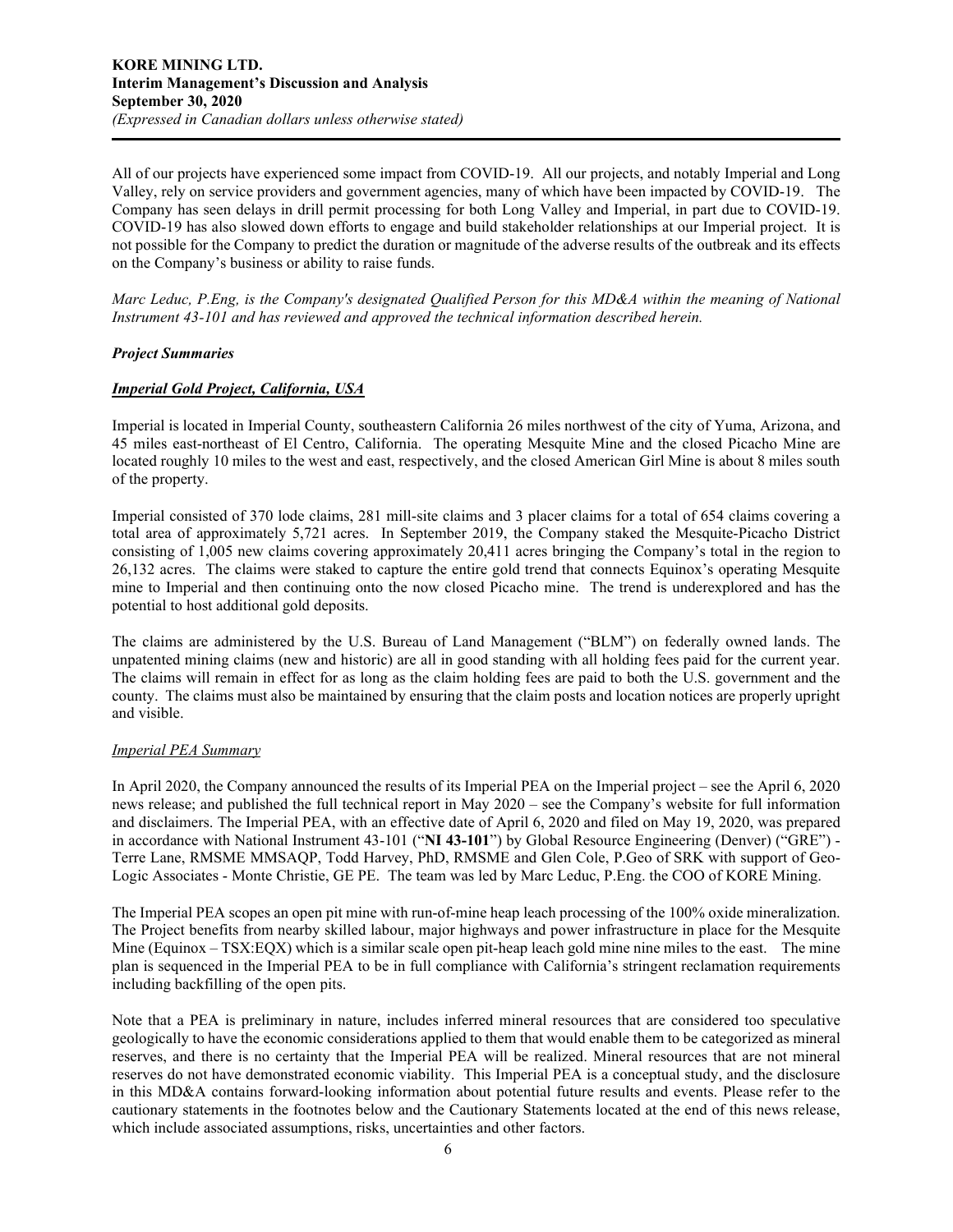| <b>Economics</b>                                  |                    | Pre-Tax | Post-Tax |  |
|---------------------------------------------------|--------------------|---------|----------|--|
| Net present value (NPV $_{5\%}$ ) at 0.75C\$/US\$ | C\$ millions       | \$584   | \$458    |  |
| Net present value $(NPV_{5\%})$                   | US\$ millions      | \$438   | \$343    |  |
| Internal rate of return (IRR)                     | $\%$               | 52%     | 44%      |  |
| Payback (undiscounted)                            | vears              | 2.3     | 2.7      |  |
| LOM avg. annual cash flow after tax $\&$ capital  | US\$ millions      | \$105   | \$90     |  |
| LOM cumulative cash flow (undiscounted)           | US\$ millions      | \$697   | \$580    |  |
| Gold price assumption                             | US\$ per ounce     | \$1,450 |          |  |
| Mine life                                         | vears              | 8       |          |  |
| Average annual mining rate                        | million tons/yr    | 43.4    |          |  |
| Average annual gold production                    | thousand ounces/yr | 146     |          |  |
| Total LOM recovered gold                          | million ounces     | 1.17    |          |  |
| Initial capital costs                             | US\$ millions      | \$143.5 |          |  |

Unless otherwise stated, all masses are in short tons, which is the equivalent to 2,000 pounds or 907.2 kilograms.

Life-of-mine ("LOM") calculation and "Mine Life" is defined as the duration of mining operations, 8 years. There are additional years of site work for residual leaching, washing, back-filling and reclamation modelled.

The following table demonstrates the post-tax sensitivities of NPV and IRR to gold price per ounce. The base case, highlighted in the table below, assumes US\$1,450 per ounce of gold:

| <b>Economic Sensitivities to Gold Prices (post-tax)</b> |                    |      |  |  |  |
|---------------------------------------------------------|--------------------|------|--|--|--|
| Per ounce of gold                                       | $(NPV5%)$ millions | IRR% |  |  |  |
| US\$1,300                                               | US\$234            | 34%  |  |  |  |
| <b>US\$1,450</b>                                        | <b>US\$343</b>     | 44%  |  |  |  |
| US\$1,600                                               | <b>US\$450</b>     | 52%  |  |  |  |
| US\$1,800                                               | <b>US\$590</b>     | 64%  |  |  |  |
| US\$2,000                                               | US\$729            | 75%  |  |  |  |

#### *Long Valley, California, USA*

The Long Valley Property is located in Mono County, east-central California, approximately 57 miles to the south of the town of Bridgeport and about 45 miles north of the town of Bishop, California. Both towns are connected by U.S. Highway 395, which passes a few miles west of the property. Access to the property from the highway is via a series of graded gravel roads. The claims are on federally owned lands administered by the U.S. Forest Service, U.S. Department of Agriculture. The surface rights in the area of the claims are owned by the U.S. government, with the area being subject to a surface grazing lease issued by the U.S. Forest Service.

In January and March 2020, KORE announced results from exploration programs at Long Valley that defined a new exploration strategy for both oxides and sulphides. The drill chip re-logging, geophysics, mapping and field sampling generated data-driven, high priority oxide gold drill targets and defined clear targets for drilling sulphide "feeder" structures. KORE plans to drill the highest priority targets in H1 2021 subject to financing and permitting from the US Forest Service.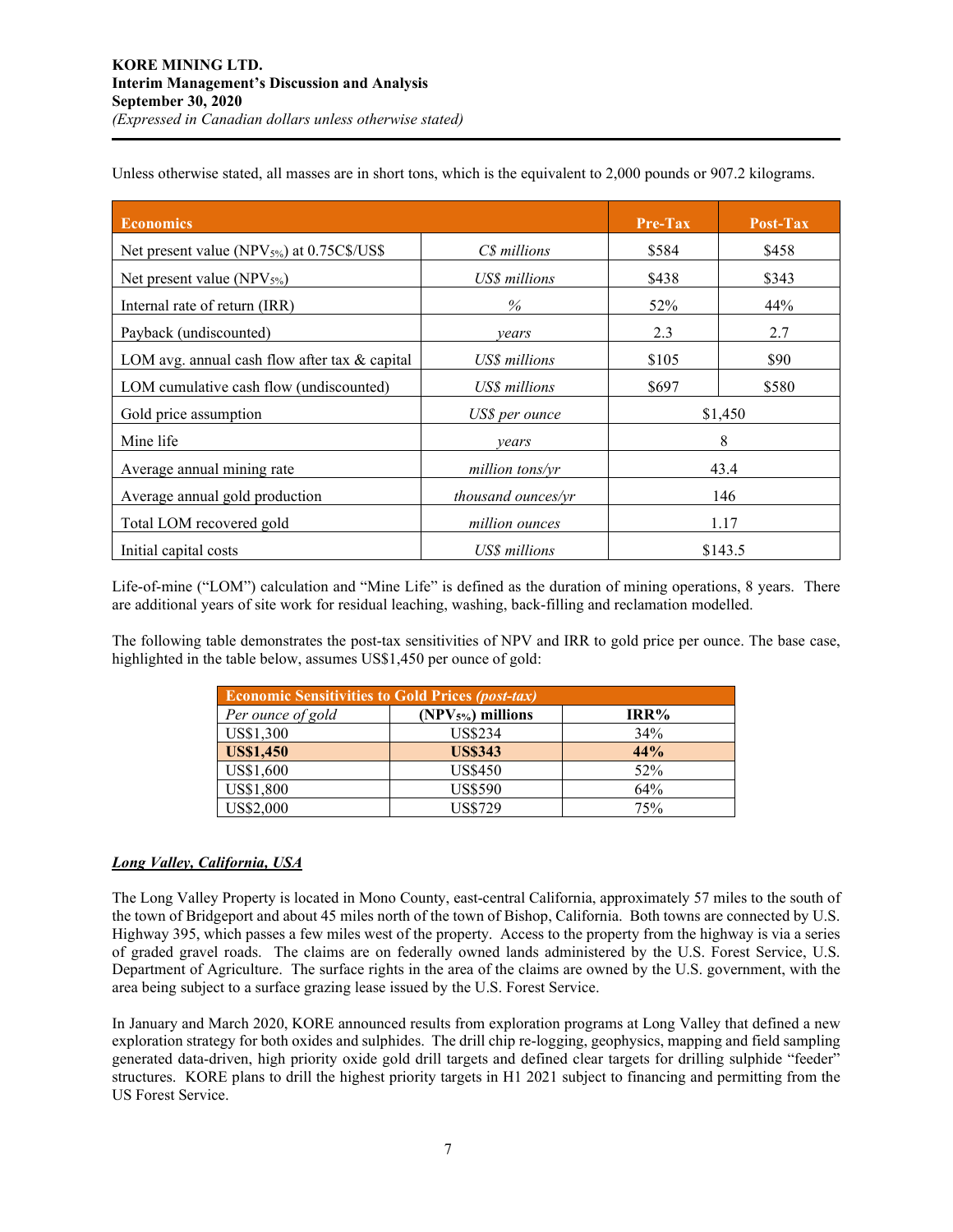# *Long Valley PEA Summary*

In August 2020, KORE commenced work on a Preliminary Economic Assessment for Long Valley ("LV PEA").

In September 2020, the Company announced the results of its LV PEA – see the September 15, 2020 news release; and published the full technical report in October 2020 – see the Company's website for full information and disclaimers. The LV PEA, with an effective date of September 21, 2020 and filed on October 27, 2020 was prepared in accordance with National Instrument 43-101 ("NI 43-101") by Global Resource Engineering (Denver) ("GRE") - Terre Lane, RMSME MMSAQP, Todd Harvey, PhD, RMSME in conjunction with a resource estimate prepared by Mine Development Associates and ("MDA") authored by Neil Prenn, PE and recent site geological studies by Steven Weiss, PhD, CPD, also of MDA. The team was led by Marc Leduc, P.Eng. the COO of KORE Mining.

The LV PEA scopes an open pit mine with heap leach processing of oxide and transition materials. The Project benefits from nearby skilled labour, major highways and power infrastructure. Long Valley has extensive oxide metallurgical testing which showed the oxide and transition materials are amenable to heap leaching and has the potential for high recoveries. The shallow nature of the deposit enables the LV PEA to be in full compliance with California's stringent reclamation requirements including backfilling of the open pit.

Note that a PEA is preliminary in nature, includes inferred mineral resources that are considered too speculative geologically to have the economic considerations applied to them that would enable them to be categorized as mineral reserves, and there is no certainty that the LV PEA will be realized. Mineral resources that are not mineral reserves do not have demonstrated economic viability. This LV PEA is a conceptual study, and the disclosure in this MD&A contains forward-looking information about potential future results and events. Please refer to the cautionary statements in the footnotes below and the Cautionary Statements located at the end of this news release, which include associated assumptions, risks, uncertainties and other factors.

| <b>Economics</b>                                       |                    | <b>Pre-Tax</b> | Post-Tax |  |
|--------------------------------------------------------|--------------------|----------------|----------|--|
| Net present value (NPV <sub>5%</sub> ) at 0.75C\$/US\$ | C\$ millions       | \$463          | \$364    |  |
| Net present value (NPV $_{5\%}$ )                      | US\$ millions      | \$347          | \$273    |  |
| Internal rate of return (IRR)                          | $\%$               | 57%            | 48%      |  |
| Payback (undiscounted)                                 | vears              | 1.6            | 1.8      |  |
| LOM avg. annual cash flow after tax $\&$ capital       | US\$ millions      | \$96           | \$83     |  |
| LOM cumulative cash flow (undiscounted)                | US\$ millions      | \$475          | \$385    |  |
| Gold price assumption                                  | US\$ per ounce     | \$1,600        |          |  |
| Mine life                                              | years              |                |          |  |
| Average annual mining rate                             | million tons/vr    | 18.5           |          |  |
| Average annual gold production                         | thousand ounces/yr | 102            |          |  |
| Total LOM recovered gold                               | million ounces     | 717            |          |  |
| Initial capital costs                                  | US\$ millions      | \$161          |          |  |

Unless otherwise stated, all masses are in short tons, which is the equivalent to 2,000 pounds or 907.2 kilograms.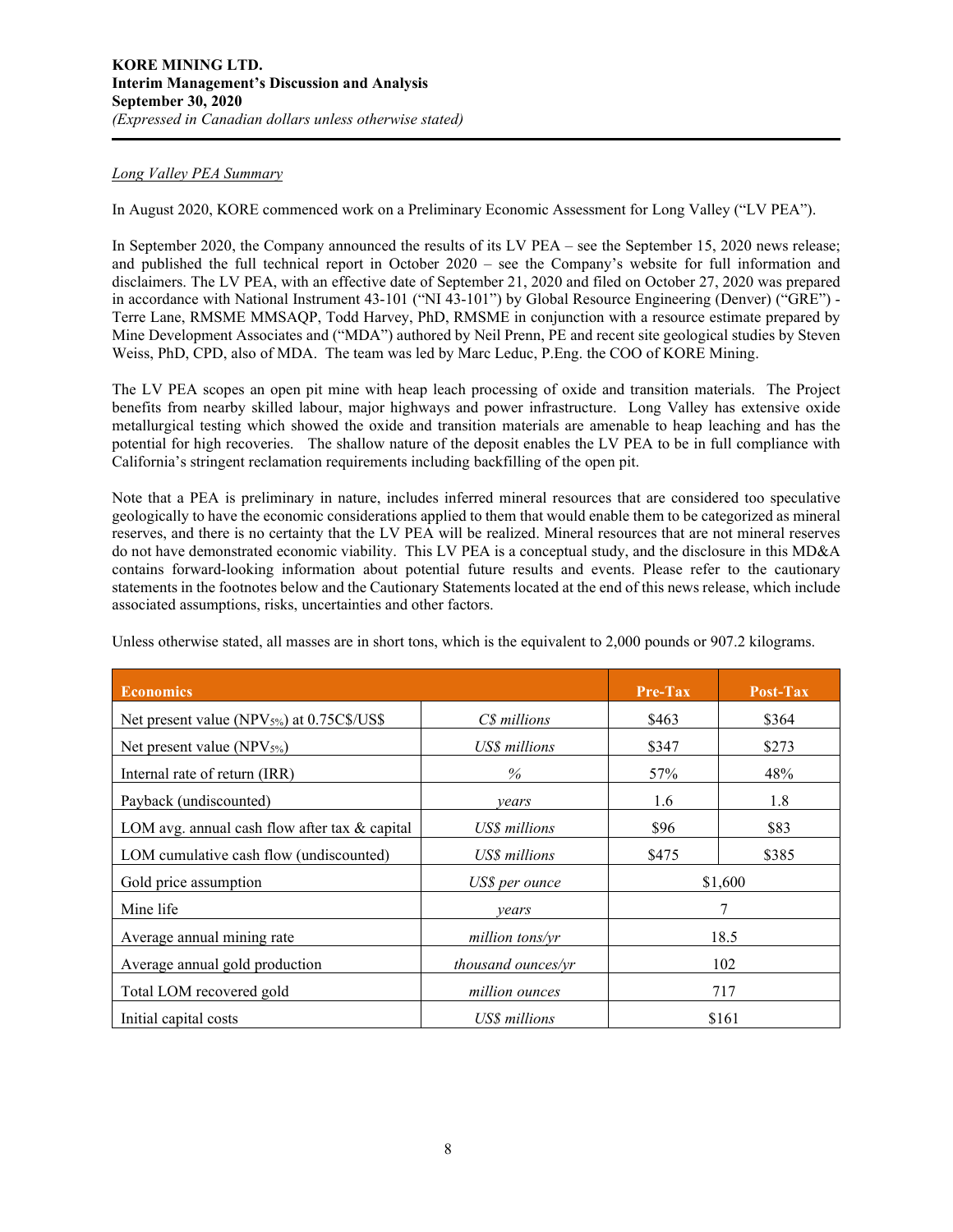Life-of-mine ("LOM") calculation and "Mine Life" is defined as the duration of mining operations, 7 years. There are additional years of site work for residual leaching, washing, back-filling and reclamation modelled.

The following table demonstrates the post-tax sensitivities of NPV and IRR to gold price per ounce. The base case, highlighted in the table below, assumes US\$1,600 per ounce of gold:

| <b>Economic Sensitivities to Gold Prices (post-tax)</b> |                    |      |  |  |  |  |
|---------------------------------------------------------|--------------------|------|--|--|--|--|
| Per ounce of gold                                       | $(NPV5%)$ millions | IRR% |  |  |  |  |
| US\$1,200                                               | <b>US\$97</b>      | 25%  |  |  |  |  |
| US\$1,400                                               | <b>US\$187</b>     | 38%  |  |  |  |  |
| <b>US\$1,600</b>                                        | <b>US\$273</b>     | 48%  |  |  |  |  |
| US\$1,800                                               | <b>US\$352</b>     | 58%  |  |  |  |  |
| US\$2,000                                               | <b>US\$438</b>     | 67%  |  |  |  |  |
| US\$2,200                                               | <b>US\$524</b>     | 76%  |  |  |  |  |

# *FG Gold Project, British Columbia, Canada*

The 100% owned FG Gold property ("FG Project") hosts an orogenic gold and early stage gold-copper porphyry deposit located in the Cariboo region of British Columbia, approximately 100 km east of Williams Lake. The FG Project is located at the headwaters of the Horsefly River, 50 kms east of Horsefly, B.C. and consists of 35 contiguous claims (13,008 ha). The FG Project is part of the district scale claim block 100% owned by KORE, the South Cariboo Gold District.

The FG Project is at low elevation and accessible by forestry roads. The FG Project hosts an orogenic gold deposit on the northeast limb of the Eureka syncline. The syncline is 20km and defined by gold in soils and geophysics with the southwest limb and hinge zone underexplored. The Project has only been shallowly drilled where the mineralized rock group comes to surface. Past drilling averages only 93m deep into a steeply plunging sedimentary host rock. Mineralization is open at depth and along almost the entire syncline.

The historic drilling targeted stratigraphic controls on mineralization and did not penetrate into the bulk of the hostrock structure. Drilling was largely done with reverse circulation ("RC") drilling and narrow core to generate shallow bulk-disseminated gold intercept models. Within the current resource there appears to be mineralized corridors or chutes that are open at depth in the host rock.

The FG Project also hosts copper-gold porphyry mineralization at the Nova Zone, discovered by KORE in 2018

# *Winter 2020 Drill Program*

The drill program was designed to define and delineate structural controls on existing higher-grade gold mineralization and target new discoveries at depth and on-strike. Eight (8) core drill holes for a total of 1,577 metres were completed. Assays for all eight holes were disclosed in three news releases with the following highlights:

- Lower Zone discovered below known mineralization
	- o 10 metres of 3.9 g/t gold starting at 237 metres in FG-20-369 including:<br> $\frac{1}{2}$  0 metre of 33.9  $\sigma$ /t at 239.0 metres
		- 1.0 metre of 33.9 g/t at 239.0 metres
	- o 10 metres of 0.8 g/t at 185 metres in same zone in FG-20-368<br>  $\circ$  52.5 metres of 1.1 g/t gold at 122.5 metres in FG-20-375
		- 52.5 metres of 1.1 g/t gold at 122.5 metres in FG-20-375
			- Hole terminated in mineralization  $@$  2.6 g/t gold; open at depth
	- o New Lower Zone thickness remains open
	- Upper Zone (current mineralization) upgrading and structural drilling highlights:
		- o 76.5 metres of 1.1 g/t gold starting at 5.5 metres in FG-20-368
			- o 32.0 metres of 3.0 g/t gold starting at 22.0 metres in FG-20-369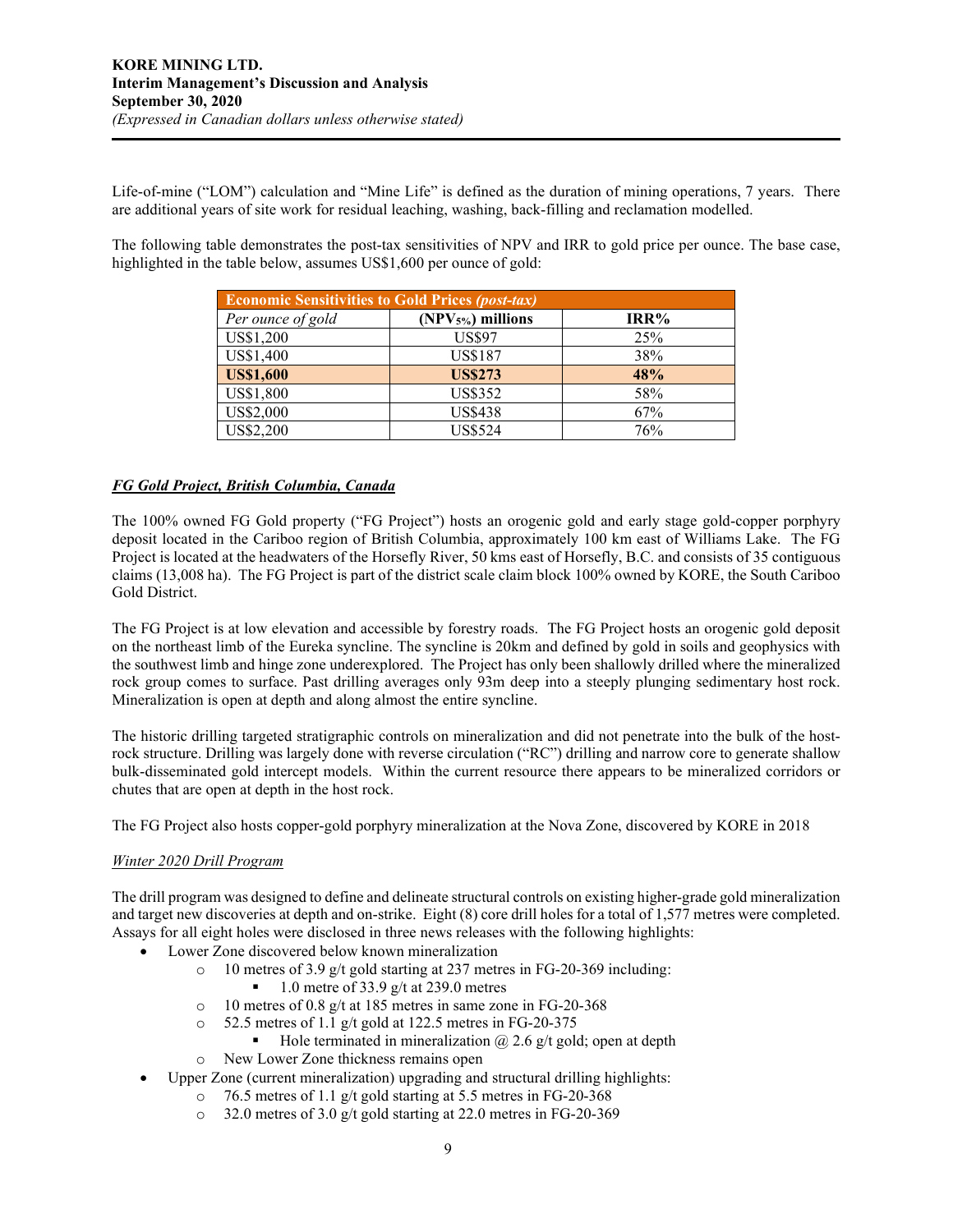- $\circ$  51.0 metres of 1.6 g/t gold at 19.0 metres downhole in FG-20-370<br> $\circ$  98.0 metres of 1.0 g/t gold at 24.0 metres downhole in FG-20-372
- 98.0 metres of 1.0 g/t gold at 24.0 metres downhole in FG-20-372
- $\degree$  11.0 metres of 10.0 g/t gold at 44.0 metres downhole in FG-20-373
- Large diametre, oriented core and metallic screen assays have upgraded past drilling
- Silver assays, rarely assayed for historically, as high as  $116 \frac{g}{t}$  over 1 metre in metallic screens indicate some silver potential
- Mineralization remains open at depth and along almost the entire 20-kilometre trend representing a district scale exploration opportunity for further discovery and resource expansion

KORE subsequently announced completion of an additional 15 holes for 5,746 metres. As of the date of this MD&A, 14 of 15 assays are pending. Hole FG-20-377 generated a major 215 metre step-out downdip from the Lower Zone discovery hole FG-20-369 and an extension to the Upper Zone mineralization. Results included the following highlights:

- 31.3 metres of 3.2  $g/t$  gold at 369 metres downhole including:
- $\bullet$  14.3 metres of 6.4 g/t gold at 386 metres downhole including:
- 1.0 metres of 61.2 g/t gold at 387 metres downhole
- 5.8 metres of 4.2  $g/t$  gold at 394 metres downhole

The Project has also yielded highly prospective gold-copper porphyry targets within an intrusion called the Nova Zone. The Nova Zone, potentially 3.5 km by 1 km, was discovered in 2018 through compilation of historic soil geochemistry, and airborne geophysical studies. 2018 drilling demonstrated semi-massive and massive copper and iron sulphides and intersected (hole DDH-18-002) over 32 metres of 0.52% copper equivalent, including 8.65 metres of [1](#page-9-0).1% copper equivalent.<sup>1</sup> Gold grades as high as 5.70 g/t, copper grades as high as 1.01%, and silver grades as high as 4.98 g/t were encountered in drill core.

In July 2020, KORE announced it had increased its land holding in the Cariboo Gold District ("District") of British Columbia by 330% to  $\sim$ 1,000 square kilometres. KORE is now the dominant land holder of the southern half of the Cariboo Gold District with Osisko Gold Royalties Ltd's (TSX:OR) Barkerville / Cariboo Gold Project controlling the north. The South Cariboo Gold District hosts the FG Gold, Gold Creek, Hen, Teps, Forks, Jamboree and McKee gold projects. FG Gold is the most advanced and is covered in a separate section above. Gold Creek project is the second highest priority in the District.

As part of the increase in land holdings, the Company entered into certain mineral property agreements, including certain option agreements to acquire nearby and contiguous properties, as well as staking significant additional claims, making cash payments in the current period of \$134,227. The option agreements collectively have annual payments of \$87,500 payable in 2021 up to \$150,000 in 2025, for total payments (inclusive of 2020 payments made) of \$652,500. In addition, one option agreement provides for the issuance of shares with a fair market value at the time of issuance of \$25,000 in 2021 increasing to \$160,000 in 2025, for total share consideration of \$410,000 and one option agreement also requires annual expenditures of \$35,000 in 2021 and an additional \$40,000 in 2022. These agreements also impose a 1%-2% NSR, of which a portion can be repurchased in certain cases, and one agreement requires a bonus payment of \$1.50 per ounce identified as inferred, indicated or measured in a 43-101 report on the specific claims in the agreement.

# *Gold Creek, British Columbia, Canada*

The 100% owned Gold Creek project ("Gold Creek") is located 2 km northeast of the town of Likely in the Cariboo region of British Columbia. Gold Creek consists of 34 claims totalling 9,673 ha and approximately 8 km to the NW of the Spanish Mountain deposit. Gold Creek is part of the district scale claim block 100% owned by KORE, the South Cariboo Gold District.

<span id="page-9-0"></span><sup>1</sup> Cu equivalent calculated using metals prices at April 29, 2019: USD\$1,278/oz Au, US\$14.77/oz Ag, US\$2.90/lb Cu.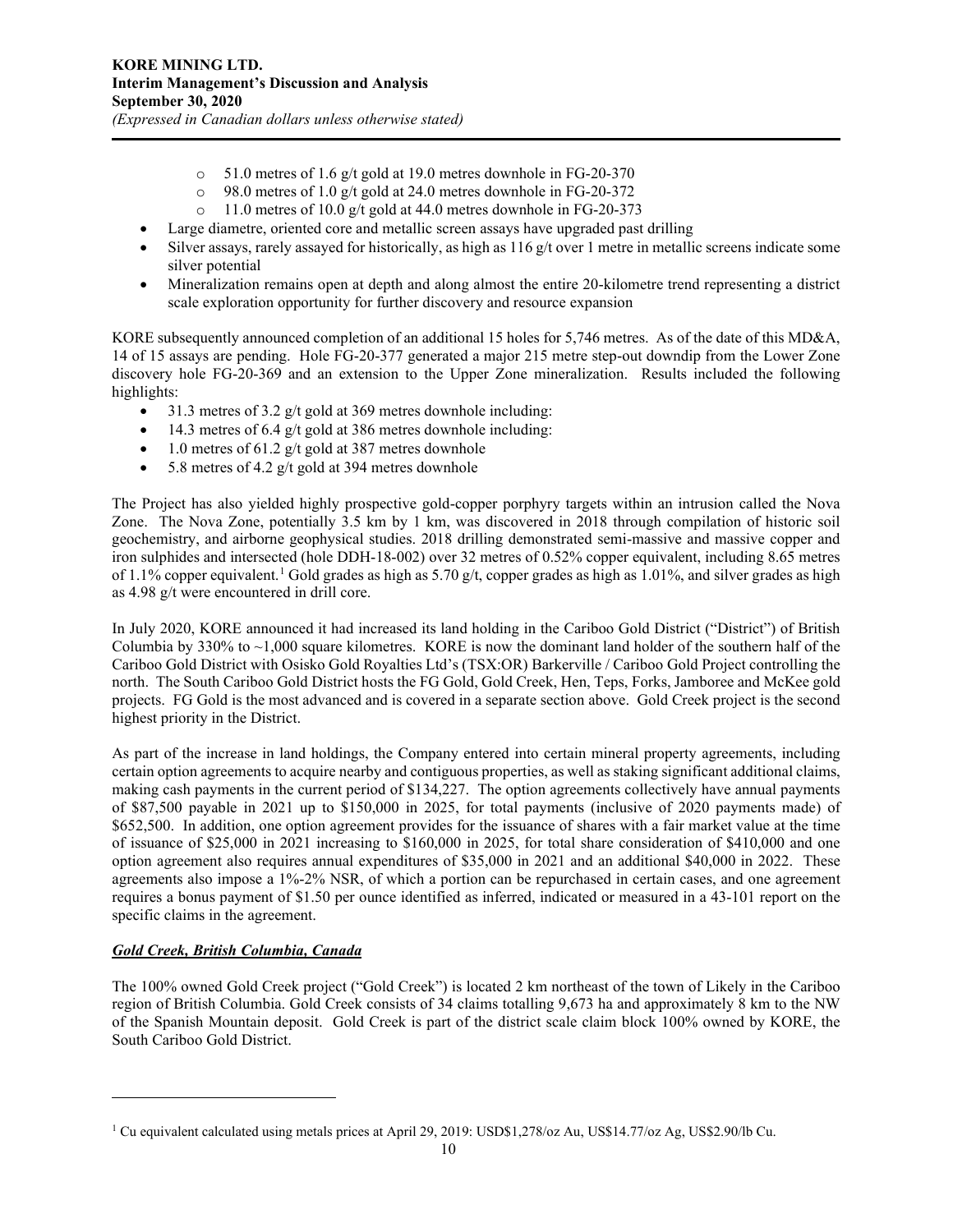The site has well developed infrastructure and is just 70km NE of Williams Lake, a major regional centre serviced by an airport and railway.

Compilation of historical drilling, soil sampling, and geophysics were completed by KORE in 2018. The Company determined that gold mineralization is closely correlated with elevated arsenic and contained within a greywacke rock unit. The higher-grade gold intercepts in drill holes within the projects "Camp Zone" show similarities to the highgrade zone of the nearby Spanish Mountain Gold Deposit (TSX Venture: SPA). A large portion of the resource and the highest grades at Spanish Mountain occur at the contact between the greywacke and argillites, similar to mineralization at Gold Creek.

Historic drilling at the Camp Zone, based on gold in soils anomalies, from 2011 and 2017 confirmed large widths of mineralization in the silicified greywacke from surface with multiple higher-grade vein intercepts within a lowergrade halo. Intercepts included 1.5m of 13.4 g/t (GC11-27 10.7m to 12.2m), 9m of 5.5g/t (GC17-34 16.0m to 25.0m), including 1.5m of 18.0g/t, and 84.65m of 1.0g/t (GC17-35 85.85m to 170.50m).

Arsenic in soils indicates an 8.5km long NW-SE trend that is coincident with the NW-SE trending Camp Zone. KORE tested several arsenic anomaly targets in 2018 with four drill holes for 940 metres. All four of the holes encountered broad zones of alteration and mineralization within the greywacke, interbedded with argillites, mudstones, and conglomerates. Hole GC18-36 intercepted 25.7m of 1.3g/t, including 3 metres of 8.6g/t gold near surface and Hole GC18-39 intercepted 1.5m of 32.2 g/t gold, within an overall intercept of 9.0m of 5.8 g/t gold. Visible gold was observed in the 3rd (GC18-038) and 4th (GC18-039) hole. Maps, sections and a table of drill holes completed are available in KORE news releases dated November 13 and December 4, 2018.

The 2018 KORE drilling combined with historical trenching extends the Camp Zone to over 400 metres along strike and is open along both strike and at depth.

KORE is currently drilling a planned 2,000 metres in 10 holes to expand the mineralization at Gold Creek.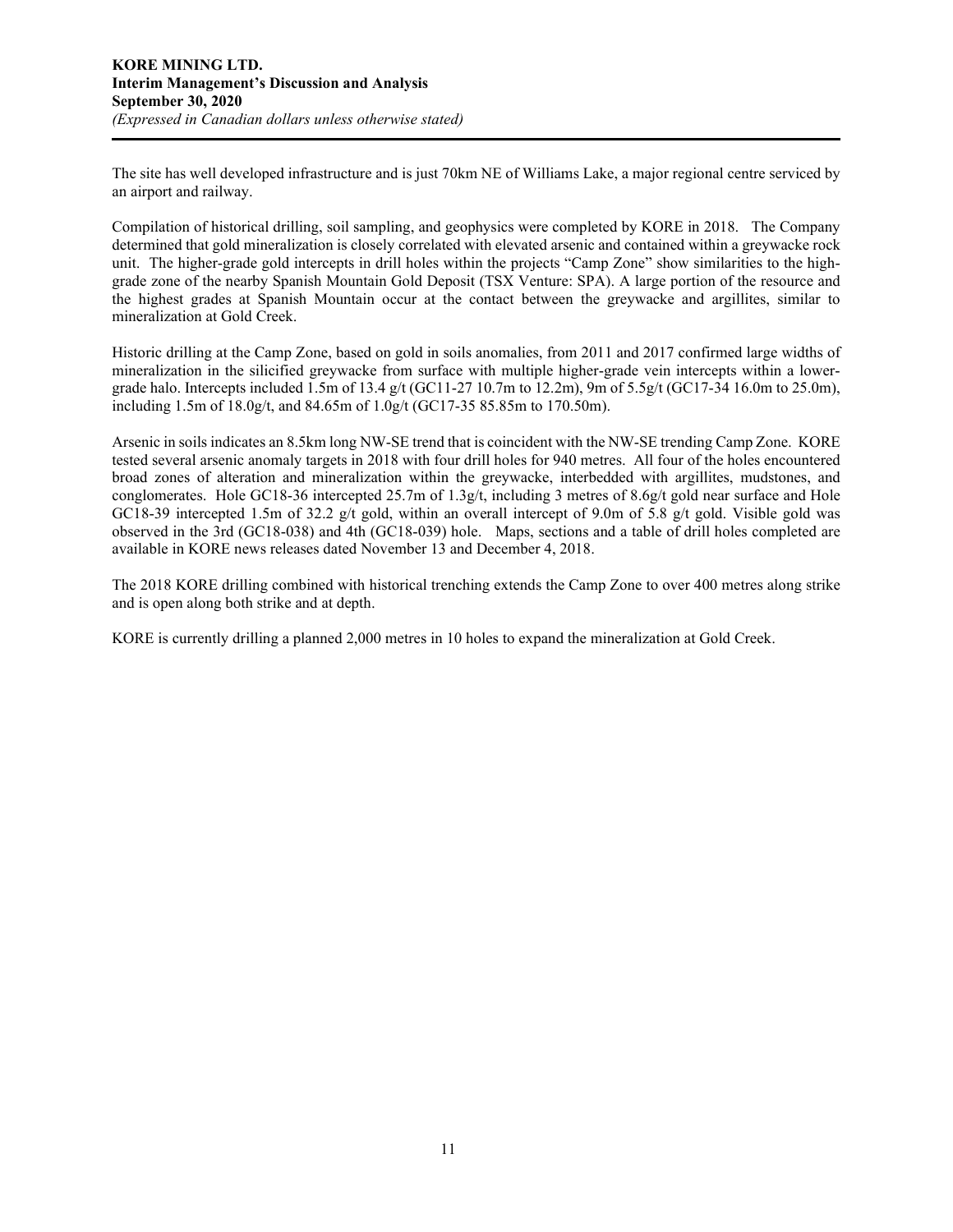# *NI 43-101 Resource Estimate Summary*

|                          | <b>Size</b><br>(tonnes) | Grade<br>(g/t) | Au<br>(oz) | Au Cut-off<br>(g/t) |
|--------------------------|-------------------------|----------------|------------|---------------------|
| Measured                 |                         |                |            |                     |
| FG Gold <sup>2</sup>     | 5,600,000               | 0.81           | 145,000    | 0.50                |
| <b>Total Measured</b>    | 5,600,000               | 0.81           | 145,000    |                     |
| Indicated                |                         |                |            |                     |
| Long Valley <sup>3</sup> | 63,669,000              | 0.59           | 1,217,000  | $0.17 \& 0.21$      |
| FG Gold <sup>2</sup>     | 9,570,000               | 0.76           | 231,000    | 0.50                |
| Imperial <sup>4</sup>    | 45,703,000              | 0.59           | 877,000    | 0.1                 |
| Total Indicated          | 118,942,000             | 0.61           | 2,325,000  |                     |
| <b>TOTAL M&amp;I</b>     | 124,542,000             | 0.62           | 2,470,000  |                     |
| Inferred                 |                         |                |            |                     |
| Long Valley <sup>3</sup> | 22,052,000              | 0.64           | 456,000    | $0.17 \& 0.21$      |
| <b>FG Gold</b>           | 27,493,000              | 0.72           | 634,900    | 0.50                |
| Imperial <sup>4</sup>    | 90,876,000              | 0.46           | 1,336,000  | 0.1                 |
| <b>TOTAL INFERRED</b>    | 140,421,000             | 0.54           | 2,427,000  |                     |

<span id="page-11-0"></span><sup>2</sup> . "NI43-101 Technical Report, Frasergold Exploration Project, Cariboo Mining Division, BC" for Eureka Resources Inc. dated July 20, 2015 by K.V. Campbell of ERSi Earth Resource Surveys Inc. and G.H. Giroux of Giroux Consultants Ltd. See technical report for more details – available at www.koremining.com or www.sedar.com.

<span id="page-11-1"></span><sup>&</sup>lt;sup>3</sup> "Preliminary Ec[o](http://www.koremining.com/)nomic Assessment NI 43-101 – Technical Report Long Valley Project, Mono County, California", effective date September 21, 2020 and issued on October 27, 2020 by Terre Lane and Todd Harvey of Global Resource Engineering and Neil Prenn and Steven I. Weiss of Mine Development Associates. Oxide cut off 0.17 g/t; Transition & sulphide cut-off 0.21 g/t. See the technical report for more details – available at [www.koremining.com](http://www.koremining.com/) o[r www.sedar.com.](http://www.sedar.com/)

<span id="page-11-2"></span><sup>4 &</sup>quot;Preliminary Economic Assessment – Technical Report Imperial Gold Project, California, USA" dated May 19, 2020 by Terre Lane, RMSME and Dr. Todd Harvey, RMSME of GRE and, Glen Cole - P.Geo. of SRK Consulting (Canada) Inc. See the technical report for more details – available a[t www.koremining.com](http://www.koremining.com/) o[r www.sedar.com.](http://www.sedar.com/)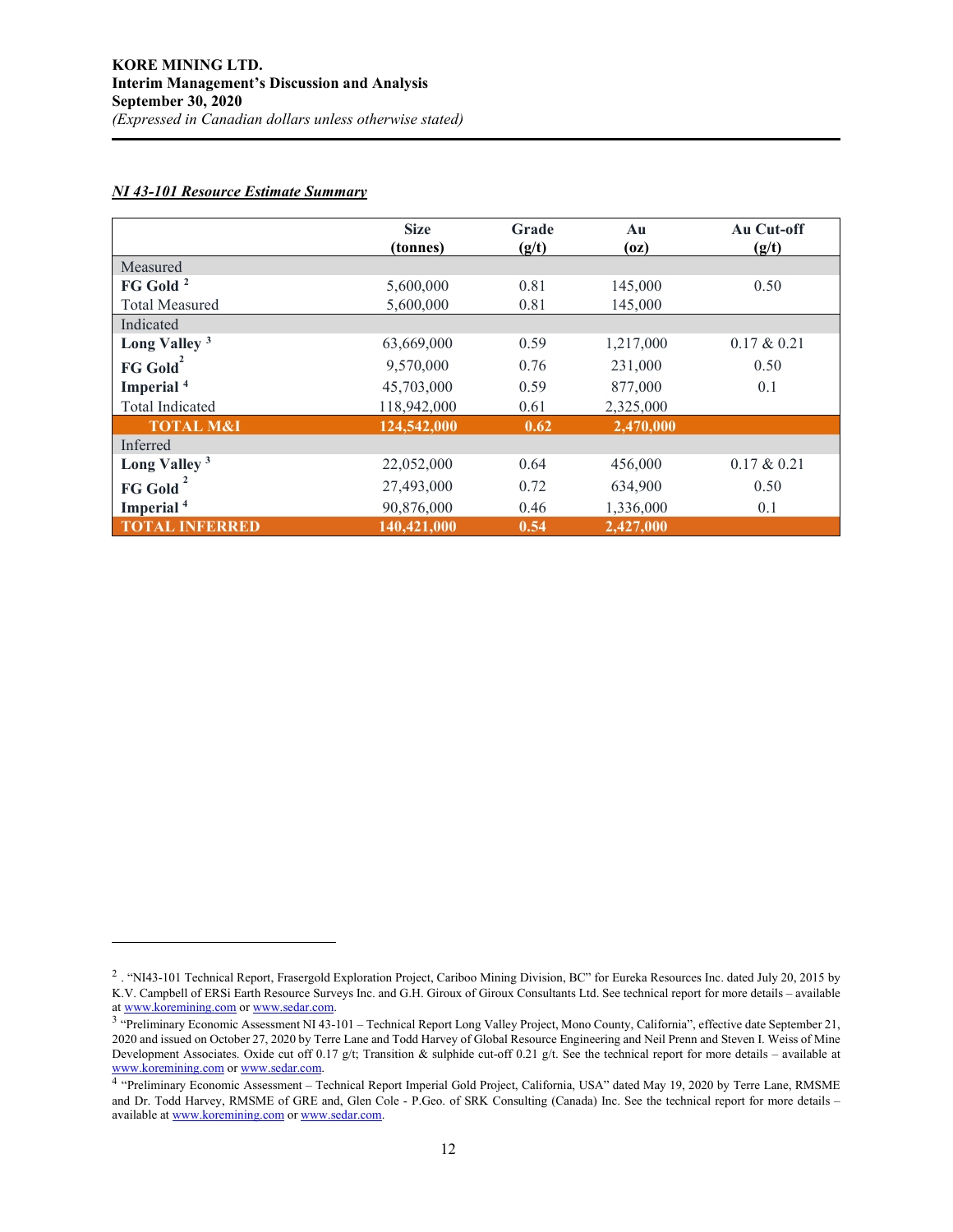# **Exploration & Evaluation Expenses**

Following is a summary of accumulated acquisition costs and exploration and evaluation expenses by project for the nine months ended September 30, 2020:

| As at September 30, 2020                        | <b>Long Valley</b> | <b>Imperial</b> | <b>FG Gold-</b> | <b>Gold Creek</b> |
|-------------------------------------------------|--------------------|-----------------|-----------------|-------------------|
| <b>Acquisition Costs</b>                        | 515,359<br>\$      | \$1,330,951     | S<br>504,834    | 498,136<br>S.     |
|                                                 |                    |                 |                 |                   |
| For the nine months ended September<br>30, 2020 | <b>Long Valley</b> | <b>Imperial</b> | <b>FG Gold</b>  | <b>Gold Creek</b> |
| Exploration and evaluation expenses             |                    |                 |                 |                   |
| Assay and sampling                              | \$                 | \$<br>4,890     | 119,928<br>\$   | \$                |
| Claim maintenance and staking                   | 20,890             | 387,608         |                 |                   |
| Community consultation                          |                    | 51,507          |                 |                   |
| Consulting                                      |                    | 118,593         |                 |                   |
| Drilling                                        |                    |                 | 1,068,825       |                   |
| Engineering, metallurgy and                     | 140,825            | 279,733         | 20,113          |                   |
| geotechnical                                    |                    |                 |                 |                   |
| Environmental                                   | 8,177              | 53,125          |                 |                   |
| Geological and project evaluation               | 44,284             | 174,536         | 295,092         | 4,927             |
| Geophysics                                      | 102,174            | 154,390         |                 |                   |
| Property taxes                                  |                    | 4,875           |                 |                   |
| Travel & camp costs                             | 22,193             |                 | 202,925         |                   |
| Cost recovery                                   | (7,978)            |                 |                 |                   |
|                                                 | \$<br>330,565      | \$1,229,257     | \$1,706,883     | 4,927             |

# **Results of Operations**

For the three and nine months ended September 30, 2020

During the three and nine months ended September 30, 2020, the Company's net loss was \$2,849,476 and \$5,547,949 (2019 - \$1,728,325 and \$684,693) respectively. The main reason for the variance between 2019 and 2020 is the increase exploration expenditures in 2020 as a result of increased available financing, and the gain on royalty sale in 2019 of \$2,140,779 which was a non-recurring transaction. The remainder of the variance is related primarily to the increase in general expenses to support increased exploration and financing activity for the three and nine months ended September 30, 2020 as compared to the three and nine months ended September 30, 2019.

# **Summary of Quarterly Results**

The following table shows selected quarterly financial information for each of the last eight quarters:

|                                               |       | <b>Sep 30,</b><br>2020 | <b>Jun 30,</b><br>2020 | <b>Mar 31.</b><br>2020 | Dec 31,<br>2019 | $\mathop{\rm Sep} 30,$<br>2019 | <b>Jun 30,</b><br>2019 | <b>Mar 31,</b><br>2019 | <b>Dec 31,</b><br>2018 |
|-----------------------------------------------|-------|------------------------|------------------------|------------------------|-----------------|--------------------------------|------------------------|------------------------|------------------------|
| Net<br>$(\text{loss})$                        | mcome | $(\$2,849,476)$        | (\$1,288,253)          | (\$1,410,220)          | (\$1,105,631)   | (S1, 728, 325)                 | \$1,555,871            | $(\$512,239)$          | (\$3,077,613)          |
| Basic<br>diluted earnings<br>(loss) per share | and   | $(\$0.03)$             | $(\$0.01)$             | $(\$0.02)$             | $(\$0.01)$      | $(\$0.02)$                     | \$0.02                 | (S0.01)                | $(\$0.04)$             |

# **Liquidity, Capital Resources and Going Concern**

The consolidated financial statements have been prepared on a going concern basis which assumes that the Company will be able to realize its assets and discharge its liabilities in the normal course of business for the foreseeable future.

The continuing operations of the Company are dependent upon the Company's ability to arrange adequate financing in the near term. However, there can be no assurance that the Company will be able to obtain adequate financing in the future or that the terms of such financing will be favourable. If adequate financing is not available when required, the Company may be required to delay, scale back or eliminate various programs and may be unable to continue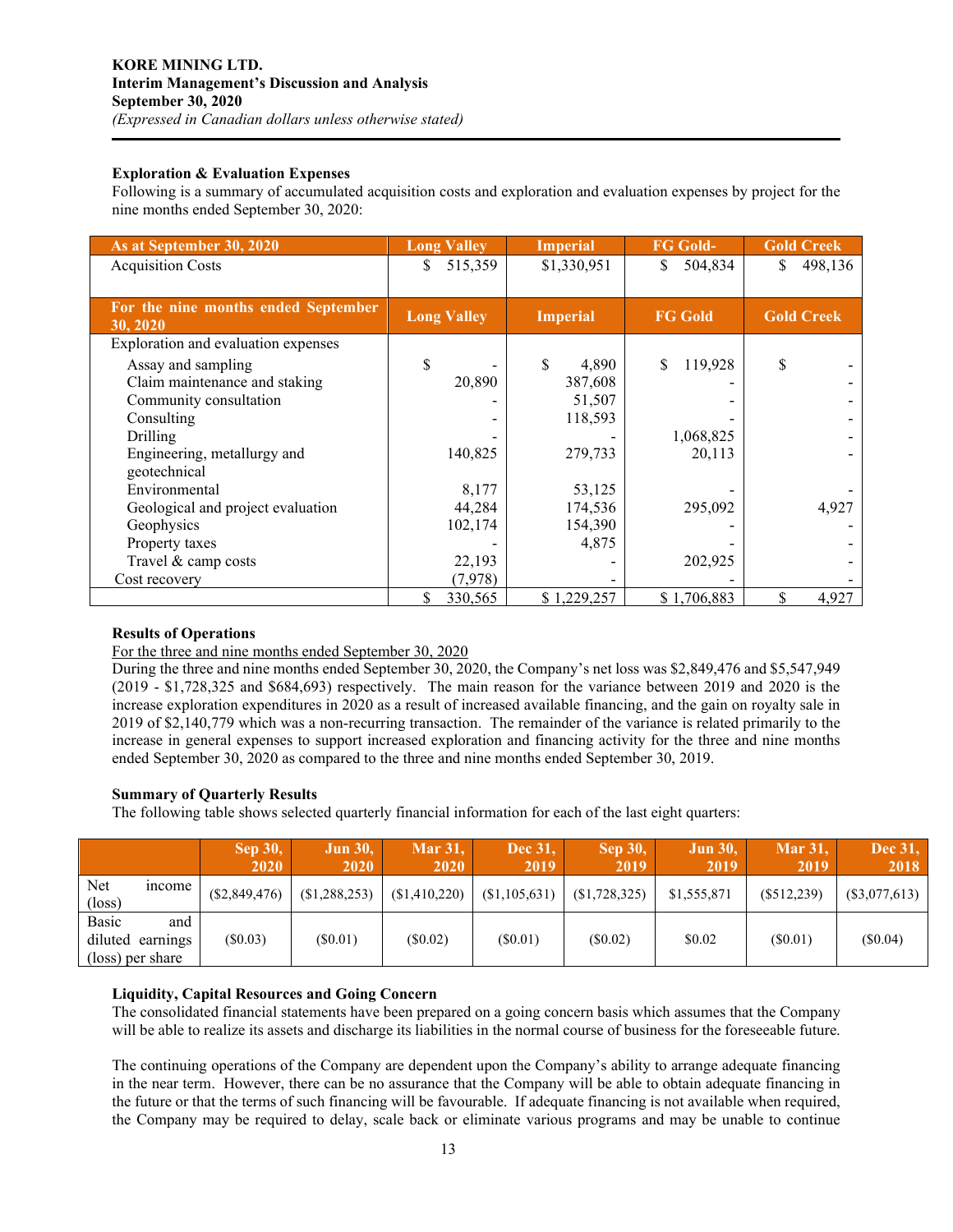operations. The Company will seek such additional financing through debt or equity offerings, but there can be no assurance that such financing will be available on terms acceptable to the Company or at all.

As at September 30, 2020, the Company had a cash balance of \$8,477,871 and working capital of \$7,299,265 with current liabilities of \$1,333,066. The Company has incurred losses since inception and does not generate any cash inflows from operations. For the nine months ended June 30, 2020, cash used in operating activities totaled \$5,098,040.

While the Company anticipates it has sufficient capital to meet its current obligations and planned activities, the Company expects it will need to raise additional capital to carry out its long term objectives. While the Company has been successful in the past in obtaining financing, there is no assurance that it will be able to obtain adequate financing in the future or that such financing will be on terms that are acceptable to the Company and, as a result, this material uncertainty gives rise to significant doubt regarding the going concern assumption and, accordingly, the ultimate appropriateness of the use of accounting principles applicable to a going concern. The Company's consolidated financial statements do not reflect the adjustments to the carrying values of assets and liabilities and the reported expenses and balance sheet classifications that would be necessary if the Company were unable to realize its assets and settle its liabilities as a going concern in the normal course of operations for at least 12 months following the year end. These adjustments could be material.

# *Cash Used In Operating Activities*

Net cash used in operating activities during the nine months ended September 30, 2020 was \$5,089,040 (September 30, 2019 cash used in operations - \$3,191,488). Cash used in operating activities primarily related to operations during the period, including exploration and evaluation expenses, professional fees, management fees and marketing costs, as well as the settlement of outstanding liabilities.

## *Cash Provided by Financing Activities*

Net cash provided by financing activities during the nine months ended September 30, 2020 was \$11,974,619 (September 30, 2019 cash used in operations - \$4,780,975). Cash provided by financing activities primarily related to the Company's private placements for gross proceeds of \$10,500,000, supplemented by cash inflows from the exercise of options and warrants during 2020.

## **Outstanding Share Data**

The Company's authorized share capital consists of an unlimited number of common shares without par value. At September 30, 2020, there were 106,058,280 shares issued and outstanding.

Subsequent to September 30, 2020, 16,632 warrants were exercised for proceeds of \$8,316.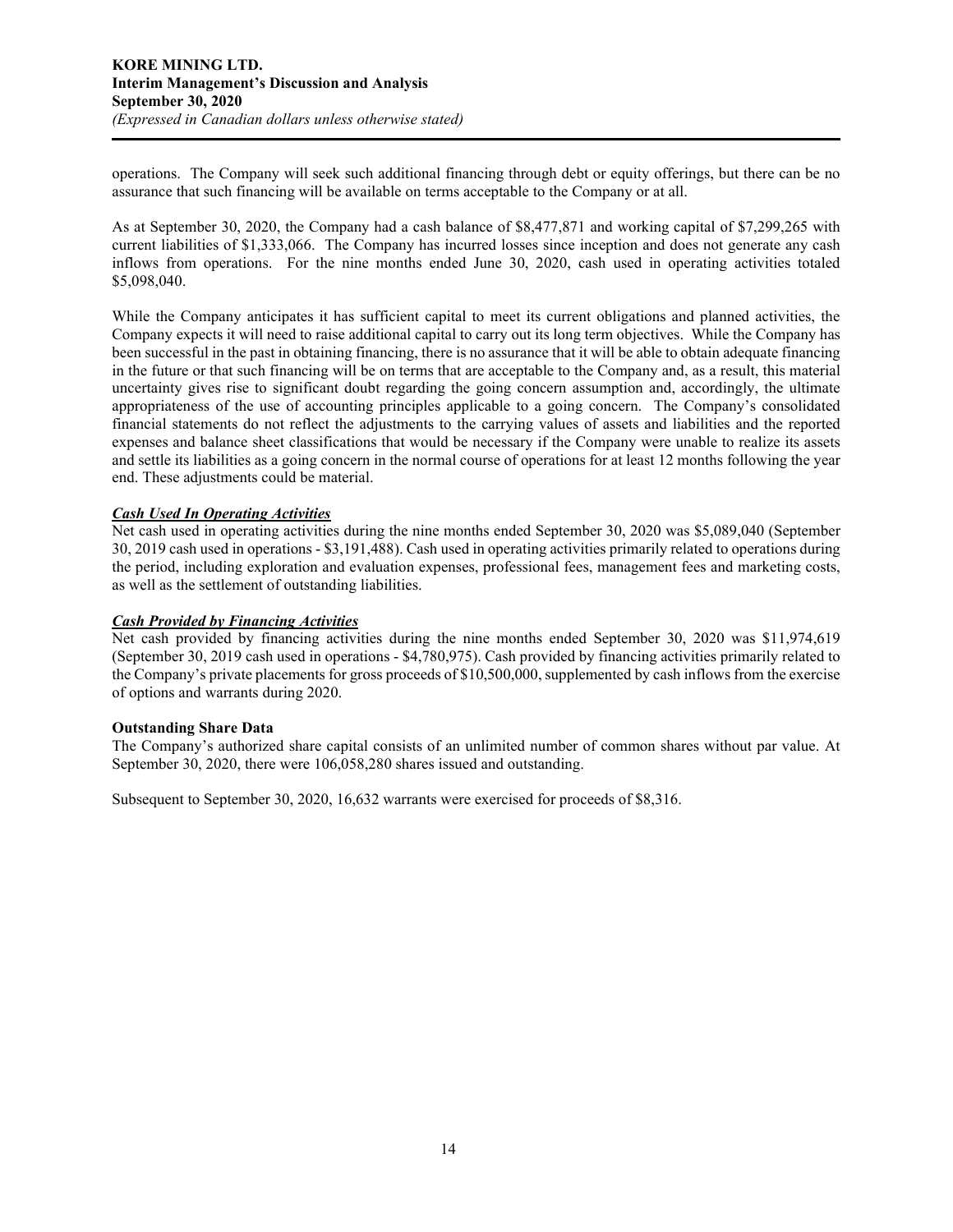As of the date of this MD&A, the following shares, warrants and options were outstanding:

|                                           | Number of                      |                       |                    |
|-------------------------------------------|--------------------------------|-----------------------|--------------------|
|                                           | <b>Shares/Options/Warrants</b> | <b>Exercise Price</b> | <b>Expiry Date</b> |
| Issued and Outstanding Shares             | 106,074,912                    |                       |                    |
| Warrants                                  | 3,000,000                      | \$1.50                | July 22, 2022      |
| Warrants                                  | 500,000                        | \$1.50                | July 27, 2022      |
| <b>Stock Options</b>                      | 1,250,000                      | \$0.50                | November 1, 2023   |
| <b>Stock Options</b>                      | 2,166,668                      | \$0.14                | January 12, 2024   |
| <b>Stock Options</b>                      | 150,000                        | \$0.25                | May 9, 2024        |
| <b>Stock Options</b>                      | 2,600,000                      | \$0.27                | July 3, 2024       |
| <b>Stock Options</b>                      | 500,000                        | \$0.29                | October 18, 2024   |
| <b>Stock Options</b>                      | 1,000,000                      | \$0.435               | April 27, 2025     |
| <b>Stock Options</b>                      | 500,000                        | \$1.50                | September 3, 2025  |
| <b>Fully Diluted at November 19, 2020</b> | 117,741,580                    |                       |                    |

#### **Financial Instruments and Risk Management**

#### **Financial Risk Management**

The Company may be exposed to risks of varying degrees of significance which could affect its ability to achieve its strategic objectives. The main objectives of the Company's risk management processes are to ensure that risks are properly identified and that the capital base is adequate in relation to those risks. The principal risks to which the Company is exposed are described below.

## **a.** Credit risk

Credit risk is the risk of potential loss to the Company if a counterparty to a financial instrument fails to meet its contractual obligations. The Company's credit risk is primarily attributable to its cash.

The Company has assessed its exposure to credit risk on its cash and has determined that such risk is minimal. The majority of the Company's cash is held with reputable financial institutions in Canada.

## **b.** Liquidity Risk

Liquidity risk is the risk that the Company is not able to meet its financial obligations as they fall due. As at September 30, 2020, the Company had working capital of \$7,299,265 and it does not have any long term monetary liabilities. The Company will seek additional financing through debt or equity offerings, but there can be no assurance that such financing will be available on terms acceptable to the Company or at all. The Company's approach to managing liquidity risk is to ensure that it will have sufficient liquidity to meet liabilities when they fall due. As at September 30, 2020, the Company had cash of \$8,477,871 to settle current liabilities of \$1,333,066. The Company's financial liabilities have contractual maturities of 30 days or are due on demand and are subject to normal trade terms. See Liquidity, Capital Resources and Going Concern" for more information.

**c.** Interest rate risk

Interest rate risk is the risk arising from the effect of changes in prevailing interest rates on the Company's financial instruments. The Company holds its cash and cash equivalents on which it earns variable rates of interest, and may therefore be subject to a certain amount of risk, though this risk is considered by management to be immaterial.

**d.** Foreign currency risk

Foreign currency risk is the risk that the fair value of, or future cash flows from, the Company's financial instruments will fluctuate because of changes in foreign exchange rates. The Company maintains its cash reserves in Canadian and United States dollars. The portion of the Company's funds held in US dollars are subject to fluctuations in foreign exchange rates.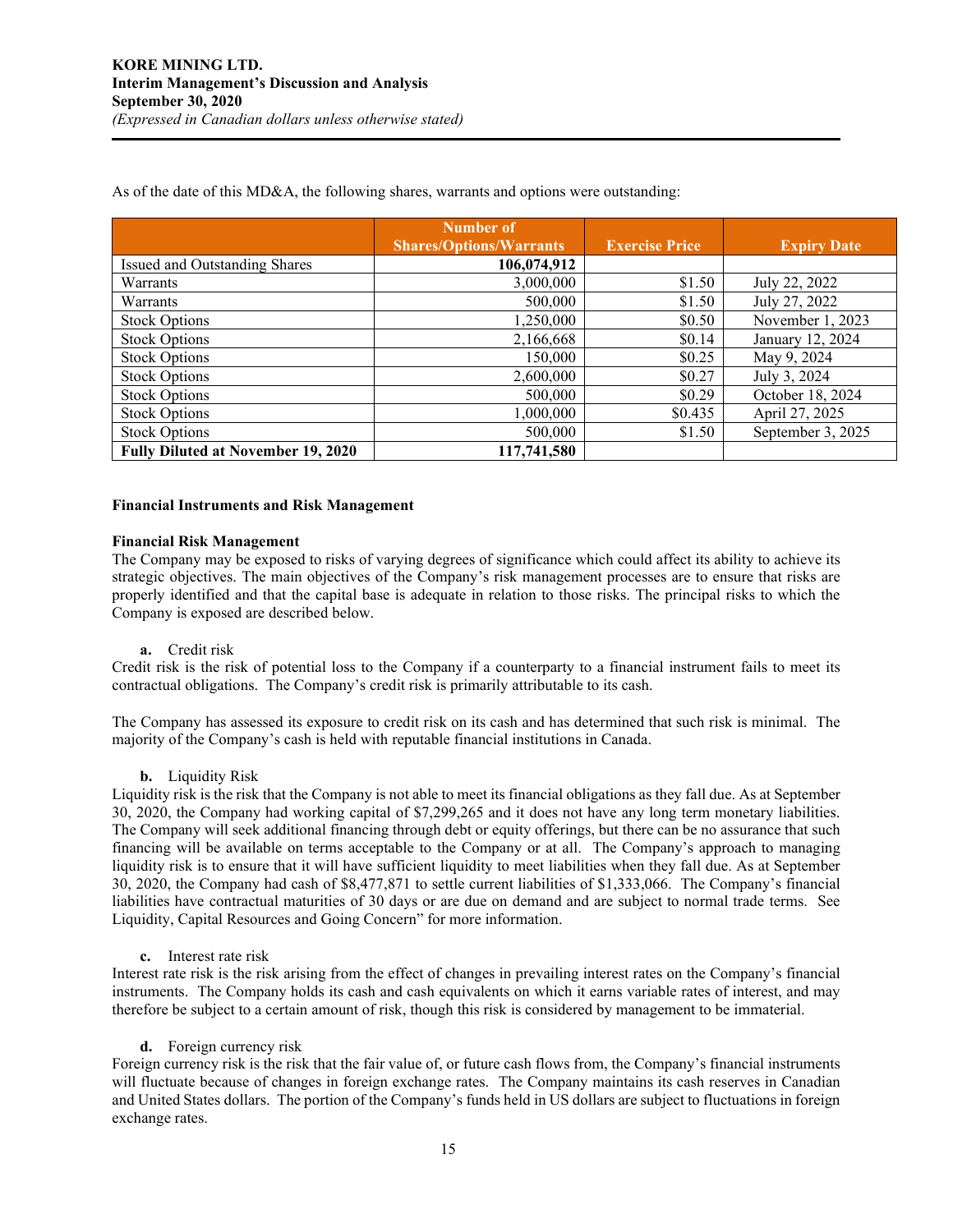At September 30, 2020, the Company has certain monetary items denominated in United States dollars. Based on these net exposures, a 10% appreciation or depreciation of the Canadian dollar against the United States dollar would result in an increase or decrease of \$44,252 in the Company's net loss.

# **Fair Values**

The carrying values of cash, deposits and other receivables and trade and other accounts payable approximate fair values due to their short-term to maturity nature or the ability to readily convert to cash.

# **Related Party Transactions and Balances**

During the nine months ended September 30, 2020, the related party transactions (excluding key management compensation) were as follows:

a) A company owned by a relative of a director provided marketing consulting services of \$nil (2019 - \$28,250) for the nine months ended September 30, 2020.

b) Amounts owing to related parties are unsecured, non-interest bearing and due on demand. As at September 30, 2020, \$44,275(2019 - \$79,874) is due to related parties.

## **Key Management Compensation**

Key management are those personnel having the authority and responsibility for planning, directing and controlling the Company and include the Chairman, President & Chief Executive Officer, Chief Financial Officer, Chief Operating Officer and Directors. For the nine months ended September 30, 2020, total key management compensation was \$778,288 (2019 - \$854,660), which includes management fees and salaries of \$552,377 (2019 - \$428,500) and share-based payments of \$225,911 (2019 - \$426,160).

## **Significant Judgments, Estimates and Assumptions**

The preparation of the Company's consolidated financial statements in conformity with IFRS requires management to make judgments, estimates and assumptions that affect the reported amounts of assets and liabilities and disclosures of contingent assets and liabilities at the date of the consolidated financial statements and the reported amounts of income and expenses during the reporting period. Estimates and assumptions are continually evaluated and are based on management's experience and other factors, including expectations of future events that are believed to be reasonable under the circumstances. Actual results could differ from these estimates.

#### *Critical Judgments*

The preparation of these consolidated financial statements requires the Company to make judgments regarding the going concern of the Company as discussed in Note 2.

The Company is also required to make significant judgments on the ongoing feasibility of exploration and evaluation assets, and whether there are indicators that the right to explore the specific area has expired or will be allowed to expire, that further exploration and evaluation plans have changed, or whether development of a specific area is unlikely to recover existing exploration and evaluation costs. If any of these indicators are present, management would need to assess whether the exploration and evaluation property is impaired.

#### *Significant Estimates*

The determination of the Company's tax expense for the period and deferred tax assets and liabilities involves significant estimation and judgement by management. In determining these amounts, management interprets tax legislation in Canada and the US and makes estimates of the expected timing of the reversal of deferred tax assets and liabilities, the deferral and deductibility of certain items and the interpretation of the treatment for tax purposes for exploration and development activities. The Company is subject to assessment by Canadian and US tax authorities, which may interpret legislation differently which may affect the final amount or timing of the payment of taxes. The Company provides for such differences where known based on management's best estimate of the probable outcome of these matters.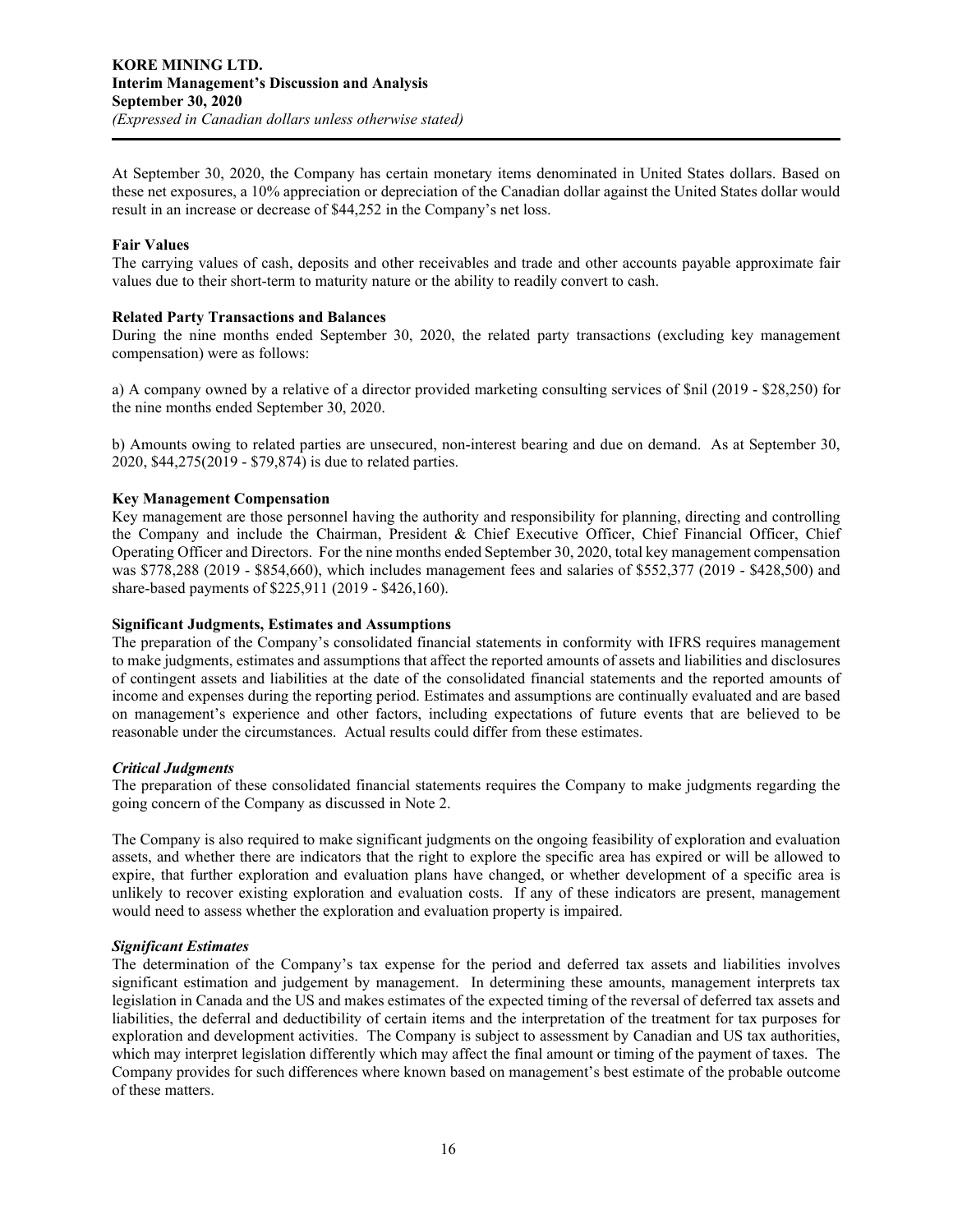# **Recent Accounting Standards**

There are no recent accounting pronouncement or standards expected to have a material impact on the Company.

# **Cautionary Note Regarding Forward Looking Statements**

Forward-looking statements look into the future and provide an opinion as to the effect of certain events and trends on the business. Certain statements contained in this MD&A constitute forward-looking statements. The use of any words such as "anticipate", "continue", "estimate", "expect", "may", "will", "project", "should", "believe" and similar expressions or their negatives or other comparable words are intended to identify forward-looking statements. These forward-looking statements are based on current expectations and various estimates, factors and assumptions and involve known and unknown risks, uncertainties and other factors. Examples of where the Company uses forward looking statements include when discussing the outlook, plans and timing for the Company's exploration plans, operational plans and future expenditure expectations.

It is important to note that:

- Unless otherwise indicated, forward-looking statements in this MD&A describe the Company's expectations as of the date of this MD&A.
- Readers are cautioned not to place undue reliance on these statements as the Company's actual results, performance or achievements may differ materially from any future results, performance or achievements expressed or implied by such forward-looking statements if known or unknown risks, uncertainties or other factors affect the Company's business, or if the Company's estimates or assumptions prove inaccurate. Therefore, the Company cannot provide any assurance that forward-looking statements will materialize.
- The Company assumes no obligation to update or revise any forward-looking statement, whether as a result of new information, future events or any other reason except as required by law.

For a description of material factors that could cause the Company's actual results to differ materially from the forward-looking statements in this MD&A, please see "Mining Risks" and "Business Risks".

## **Cautionary Note to U.S. Investors Regarding Mineral Resource Estimates**

Information regarding mineral resource estimates has been prepared in accordance with the requirements of Canadian securities laws, which differ from the requirements of United States Securities and Exchange Commission ("SEC") Industry Guide 7. In October 2018, the SEC approved final rules requiring comprehensive and detailed disclosure requirements for issuers with material mining operations. The provisions in Industry Guide 7 and Item 102 of Regulation S-K, have been replaced with a new subpart 1300 of Regulation S-K under the United States Securities Act and will become mandatory for SEC registrants after January 1, 2021. The changes adopted are intended to align the SEC's disclosure requirements more closely with global standards as embodied by the Committee for Mineral Reserves International Reporting Standards (CRIRSCO), including Canada's NI 43-101 and CIM Definition Standards. Under the new SEC rules, SEC registrants will be permitted to disclose "mineral resources" even though they reflect a lower level of certainty than mineral reserves. Additionally, under the New Rules, mineral resources must be classified as "measured", "indicated", or "inferred", terms which are defined in and required to be disclosed by NI 43-101 for Canadian issuers and are not recognized under SEC Industry Guide 7. An "Inferred Mineral Resource" has a lower level of confidence than that applying to an "Indicated Mineral Resource" and must not be converted to a Mineral Reserve. It is reasonably expected that the majority of "Inferred Mineral Resources" could be upgraded to "Indicated Mineral Resources" with continued exploration. Accordingly, the mineral resource estimates and related information may not be comparable to similar information made public by United States companies subject to the reporting and disclosure requirements under the United States federal laws and the rules and regulations thereunder, including SEC Industry Guide 7. U.S. investors are cautioned not to assume that any part of an inferred mineral resource exists or is economically or legally mineable.